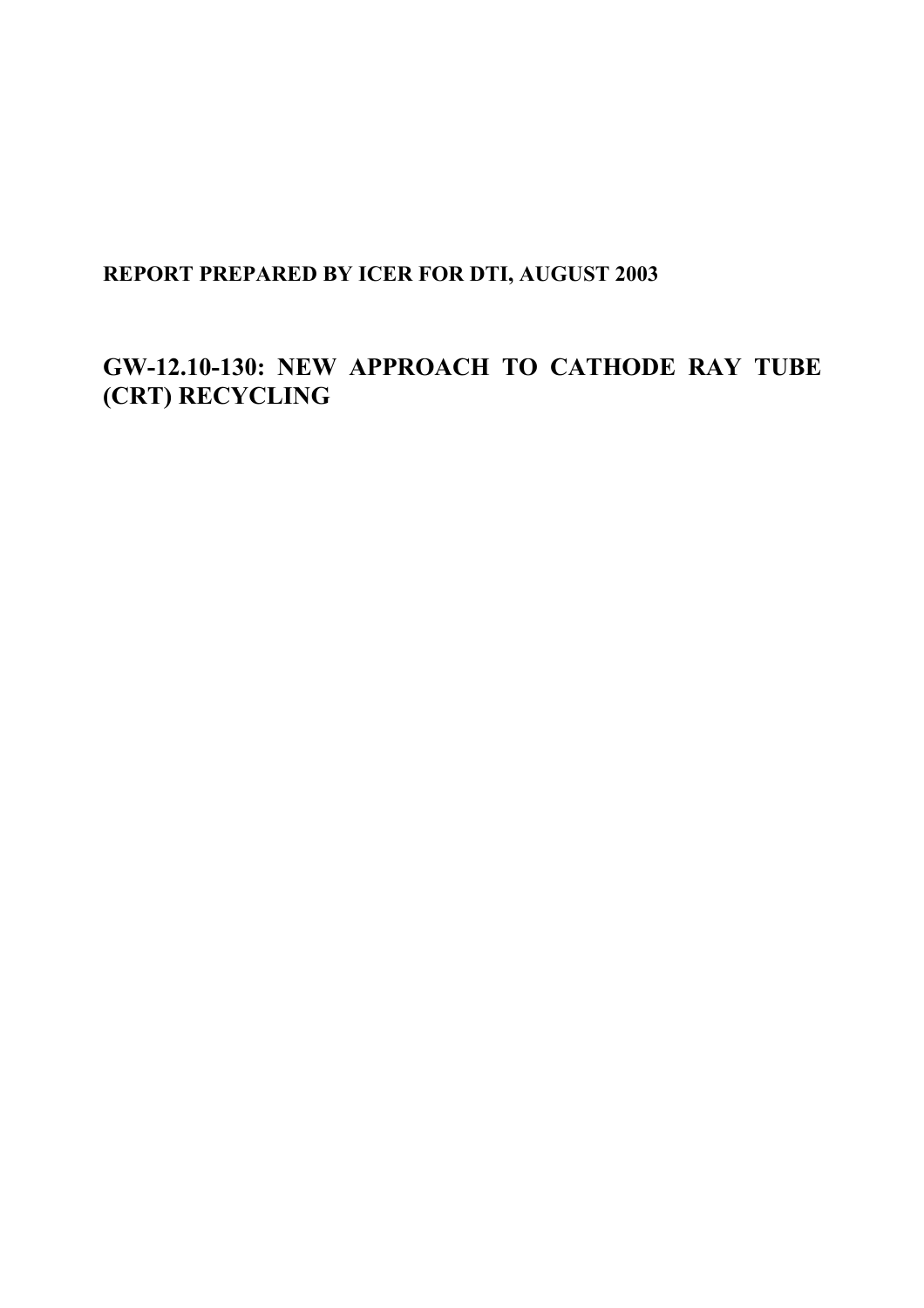# **Executive summary**

The main barrier to recycling CRTs is the perceived lack of applications for glass which contains high levels of lead oxide and other undesirable metal oxides.

The objective of this project was to test two techniques – smelting and electrolysis - for removing metal oxides from waste CRT glass. The project was led by ICER. The experimental work was designed and carried out by Glass Technology Services.

The project also estimated arisings of waste CRTs in 2002, forecast arisings over the next 10 years and identified the environmental and legislative drivers for CRT recycling. In addition, it surveyed current approaches to CRT recycling in the UK.

## **Make up of CRTs**

A CRT is composed of two different types of glass. One — used for the funnel and neck sections — is characterised by high levels of lead oxide and the other — used for the screen is typically a non-leaded glass that contains high levels of barium oxide. There is considerable variation in the composition of glass, especially screen glass, made by different manufacturers.

In addition to glass, there are other materials in a CRT, including ferrous and non-ferrous metals, and coatings to the screen and funnel sections. CRTs are usually housed in a plastic casing.

### **Arisings of waste CRT glass**

Arisings of waste CRTs in the UK in 2002 are estimated at 105,000 tonnes. This includes waste glass from TVs, PC monitors, monitors used in specialist applications and waste from the CRT assembly process.

Arisings of waste CRT glass from the same sources are forecasted to be 100,000 tonnes in 2012. This figure assumes a decline in waste glass from PC monitors because of the shift to flat screen display technology but an increase in glass from TVs because of larger screen sizes in later models. Waste CRTs from all sources except PC monitors are likely to continue to enter the waste stream for at least 25 years.

## **Drivers for CRT recycling**

### **Environmental impact**

Studies have shown that when CRTs are disposed of in landfill sites, lead can leach from the crushed glass and contaminate ground water. This is a major driver for CRT recycling. It is also important to reclaim the other materials, such as ferrous and non-ferrous metals and plastics, which are associated with CRTs.

### **Legislation**

The WEEE (Waste Electrical and Electronic Equipment) Directive sets targets for material recycling and recovery of equipment containing CRTs. It is to be implemented in national regulations by 13 August 2004.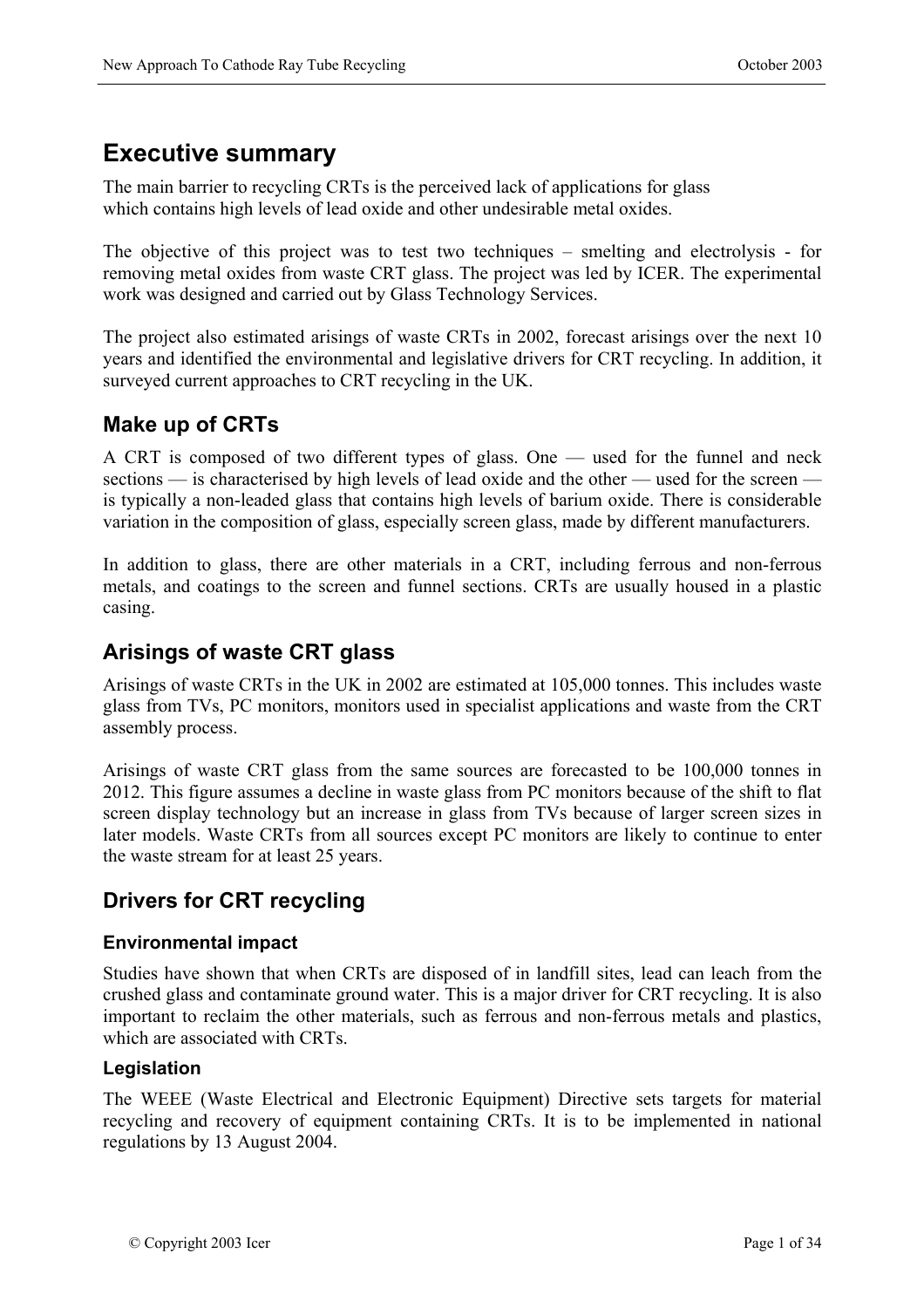The European Waste Catalogue classifies CRTs as hazardous waste. This makes it more costly to dispose of CRTs under the Landfill Directive and also limits potential for exporting waste CRTs to non-OECD countries.

## **Barriers to CRT recycling**

Mixed CRT glass (funnel, neck and screen glass) contains on average 5% lead oxide, 10% barium oxide and 2% strontium oxide. Waste glass of this composition is unsuitable for applications where metal oxides could leach into food products or ground water.

## **Survey of current approaches to CRT recycling in the UK**

Currently in the UK, recycling of CRT glass is restricted to glass from the CRT assembly process and glass from some post-consumer PC monitors. This is because recycling of postconsumer CRT glass has a cost. The economic barriers to increased recycling of CRT glass are expected to decline when the WEEE Directive comes into force, requiring producers to pay the costs of recycling WEEE from households from August 2005.

Post-production waste CRT glass from the assembly process is mostly shipped to Europe for use in the manufacture of new CRTs. Some CRTs from end-of-life PC monitors are sent to a copper-lead smelter in Europe where the glass acts as a substitute for sand in the smelting process. Other CRT glass from monitors is used to make ceramic products. Little postconsumer CRT glass is sent for manufacture of new CRTs. This is because of the high cost of separating, sorting and processing the glass to meet the standards required by glass manufacturers.

### **Toxic metal removal**

This project reviewed the possible technologies to extract the lead oxide and to a lesser extent barium and strontium oxide from the glass matrix, to render the glass non-toxic and suitable for use in other applications. Whole CRT units were crushed and used in the experimental work; this resulted in a mixed glass that contained approximately 5 weight % lead oxide, 10.8 weight % barium oxide and 2.4 weight % strontium oxide.

The two known technologies for extracting metal oxides from glass are:

- smelting to reduce the metal oxides to metal by melting the glass mixture in reducing conditions using reactants such as carbon or aluminium so that the metal forms into spheres and falls to the bottom of the glass melt
- electrolytic separation by applying a voltage across a molten bath of mixed glass so that the metal ions are attracted to the positive electrode and form metal from the oxide.

### **Findings**

Experiments indicated that the glass smelting technique with the use of 0.5 weight % aluminium addition resulted in a glass with a 50% reduction of lead oxide from the mixed CRT waste, with metallic spheres of less than 1mm diameter suspended in the glass. In addition, the barium and strontium oxide were reduced by 30% and 35% respectively. Although the experiments showed that it was possible to reduce the lead oxide content in waste CRT glass by 50%, there was no indication that it would be possible to remove all the lead compounds from waste CRT glass.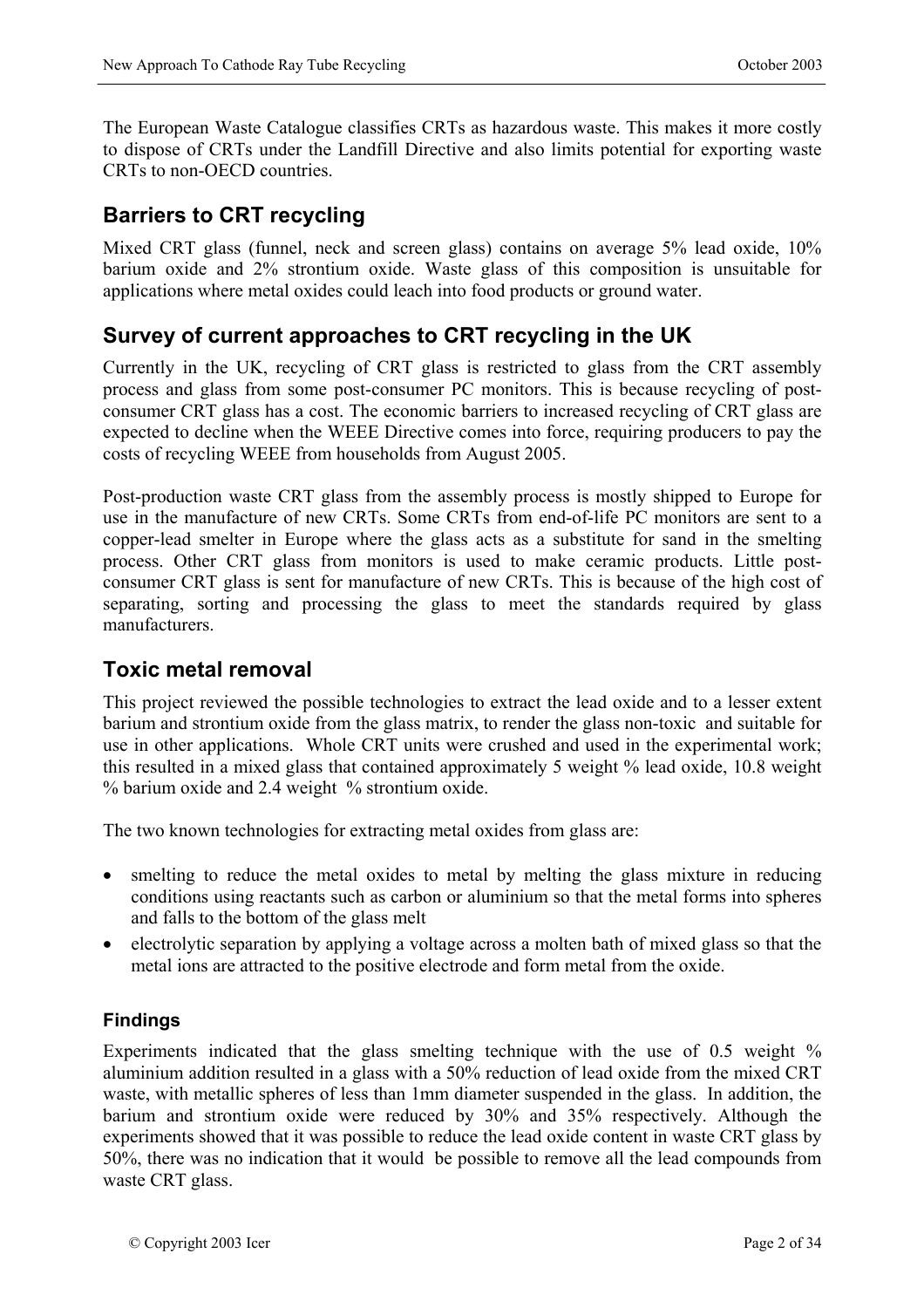The experiments also showed that electrolytic separation is not a practical technique for extracting metals from waste CRT glass. No measurable amounts of lead were removed from the glass structure during the course of the experiments.

However, the waste CRT glass used in both sets of experiments was coarsely crushed. If finely ground waste glass was used instead, it might be possible to further reduce the lead and metal oxide levels. This would involve additional cost.

Because of the residual lead, barium and strontium oxide content in the smelted waste CRT glass, this glass could not be used in applications where there are strict limits on permitted levels of these oxides, for example, in food and drink glass containers or water filtration media.

### **Recommendations**

This work indicated that the removal of lead, barium and strontium oxide to an acceptably low level from mixed waste CRT glass was not practical under the experimental conditions investigated. It is therefore recommended that further work on waste CRT glass recycling should be directed at seeking suitable applications, either for mixed waste CRT glass or for lead oxide glass and barium oxide glass. However, if suitable and economic applications for waste CRT glass are not found, it is recommended that the approach of heavy metal oxide reduction be revisited.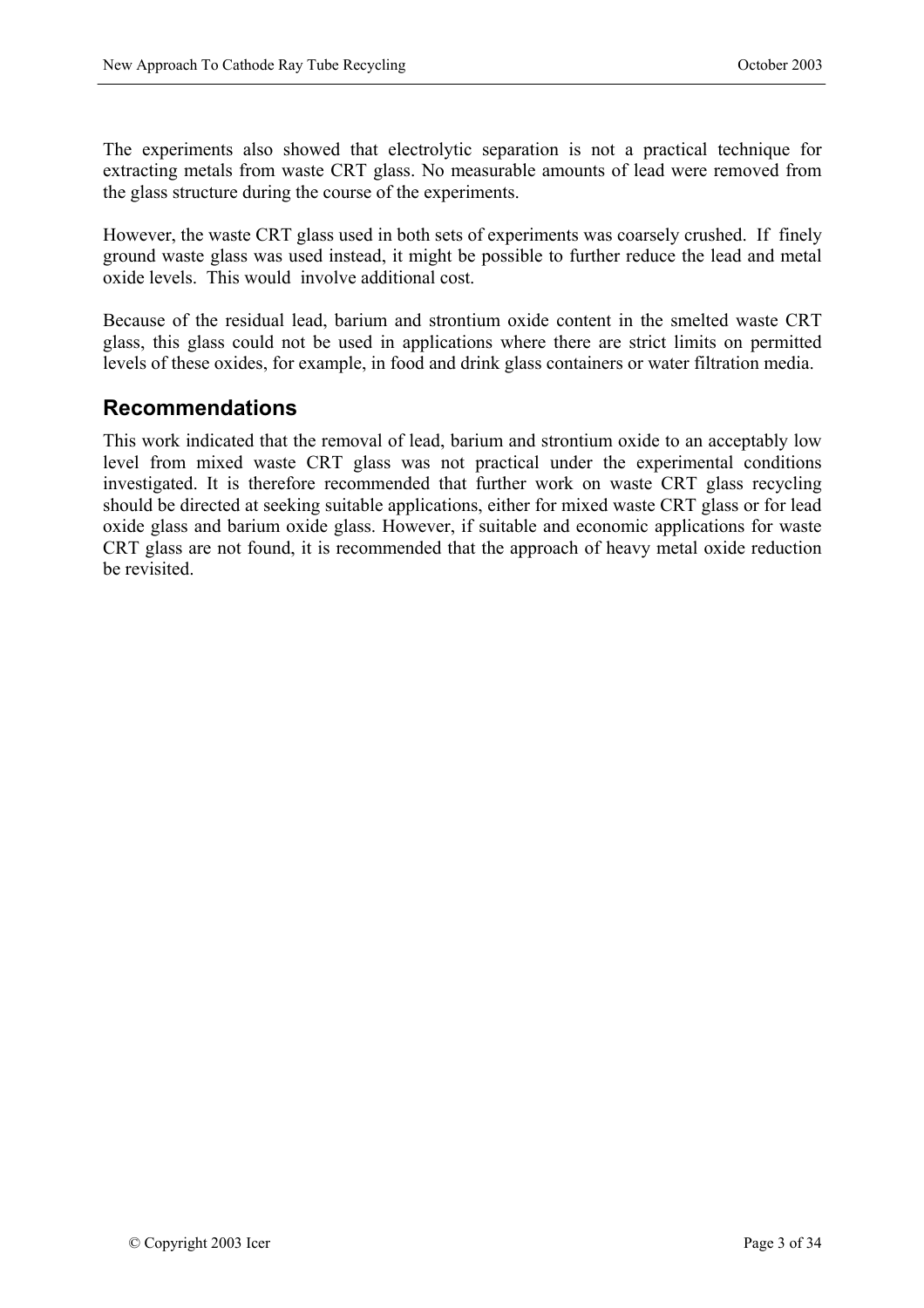# **1. Introduction**

This project was led by ICER. The experimental work was designed and carried out by Glass Technology Services. The project was funded by the Department of Trade and Industry Recycling Programme.

The main barrier to recycling CRTs is the lack of applications and demand for glass which contains high levels of lead oxide and other undesirable metal oxides. The objective of this research project was to determine whether it is possible to remove lead and other metals from CRT glass to leave glass for which there would be market demand.

This project tested two techniques for removing undesirable metal oxides from glass:

- **Glass smelting** to reduce the metal oxides to metal by melting the glass with reactants such as carbon or aluminium. In this process metal oxides form into metallic spheres and fall to the bottom of the glass melt.
- **Electrolytic separation** where a voltage is applied across a molten bath of glass. In this process the metal ions are expected to be attracted to the positive electrode, forming metal from the oxide.

# **2. Approach**

The project involved the following steps:

- Understanding the background to CRT recycling including:
	- make up of CRTs
	- current arisings of waste CRTs and future trends
	- environmental impact of disposal
	- legislative drivers for CRT recycling
- Surveying current approaches to CRT recycling in the UK
- Preparing for smelting and electrolysis trials
- Carrying out glass smelting work to separate out the metal oxides from the glass in CRTs
- Carrying out electrolysis work to separate out the metal oxides from the glass in CRT's
- Evaluating the potential for commercial application of the each of the processes under trial
- Evaluating the environmental impacts of both processes

# **3. Background to CRT recycling**

## **3.1 Make up of CRTs**

### **3.1.1 The glass**

A CRT glass unit is composed of three different parts, each doing a different job and needing to be of a different glass composition. A typical structure is shown in Figure 1.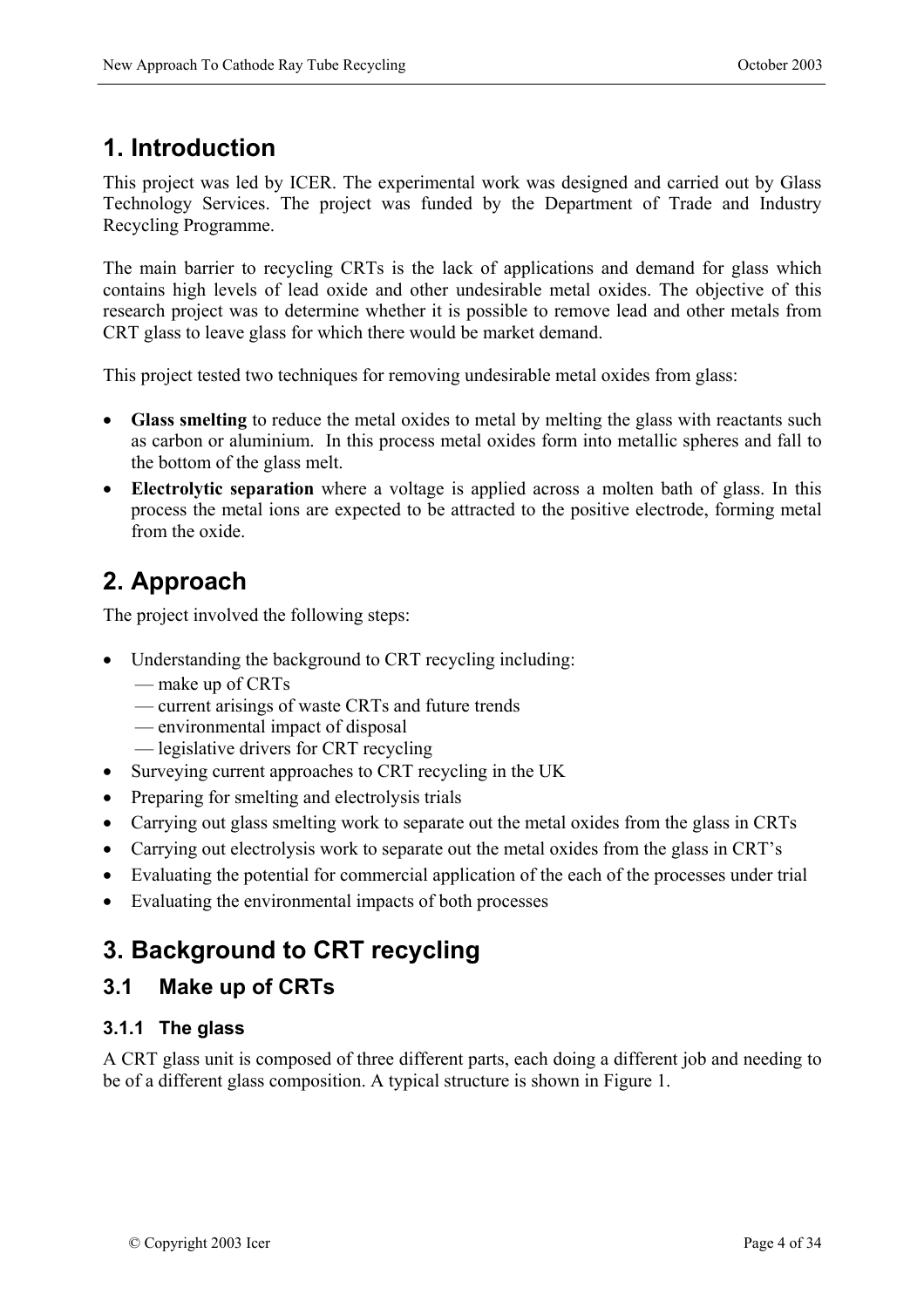

### **Figure 1. Main glass components of a typical CRT**

The viewing section (known as screen, panel or face plate) is made of glass which typically contains a high level of barium oxide but no lead oxide (because this discolours glass under Xray radiation). Both the funnel glass and the neck glass contain lead oxide to shield against Xray radiation released by the high anode voltage. The funnel section contains up to 25% lead oxide. The neck section, housing the electron gun, has up to 40% lead oxide. The three glass components are joined together using a low melting temperature solder glass that also contains high levels of lead oxide (up to 60%).

Glasses made by different manufacturers will be of a different composition, especially the face plate glass. Analysis of compositional data derived from the GTS database and recent papers<sup>1</sup> shows the variations in glass compositions for the three components (Table 1, 2 and 3).

1

<sup>&</sup>lt;sup>1</sup> Glass for CRT tubes in TV sets and PC monitors, S. Hreglich & R. Falcone, International Glass Journal, 2000, No 107.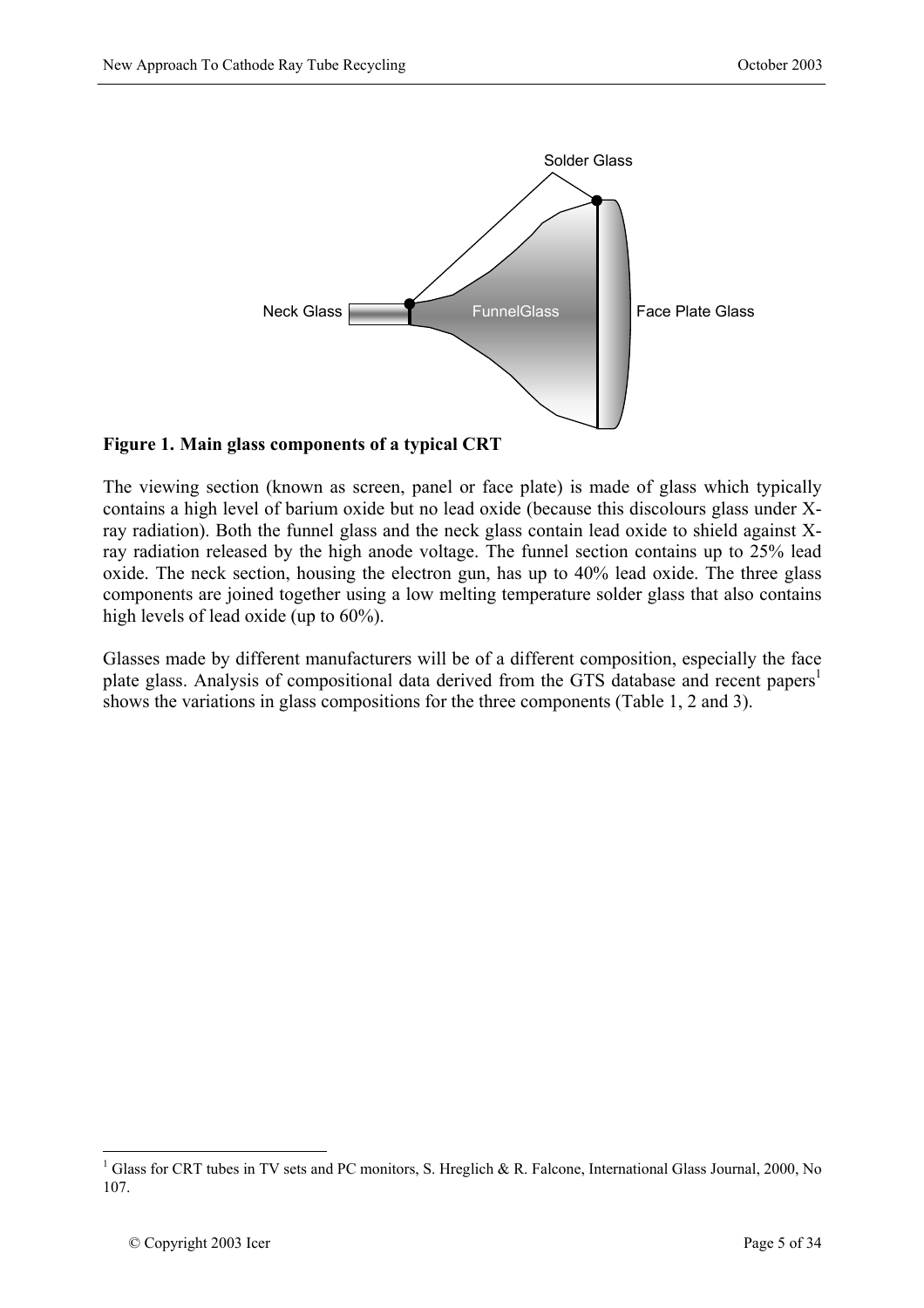| <b>Oxide</b>      | Face 1 | Face 2 | Face 3 | Face 4 | Face 5 | <b>Average</b> |
|-------------------|--------|--------|--------|--------|--------|----------------|
| SiO <sub>2</sub>  | 62.55  | 64.6   | 61.52  | 67.36  | 63.26  | 63.87          |
| Na <sub>2</sub> O | 7.86   | 7.87   | 8.86   | 7.92   | 7.81   | 8.06           |
| $K_2O$            | 7.86   | 10.03  | 10.64  | 11.05  | 7.19   | 9.35           |
| CaO               | 3.18   | 4.21   | 3.40   |        | 0.10   | 2.18           |
| MgO               | 1.04   | 1.79   | 0.79   | 1.57   |        | 1.04           |
| BaO               | 13.70  | 7.35   | 0.20   | 8.42   | 10.30  | 7.99           |
| <b>SrO</b>        |        |        | 10.45  |        | 9.00   | 3.89           |
| $Al_2O_3$         | 3.58   | 3.43   | 3.86   | 3.68   | 1.77   | 3.26           |
| TiO <sub>2</sub>  |        | 0.42   |        |        | 0.57   | 0.20           |
| CeO <sub>2</sub>  | 0.23   | 0.30   | 0.28   |        |        | 0.16           |

**Table 1. Five typical faceplate glass compositions** 

| <b>Oxide</b>      | Fun. 1 | <b>Fun. 2</b> | <b>Fun. 3</b> | <b>Fun. 4</b> | <b>Fun. 5</b> | <b>Average</b> |
|-------------------|--------|---------------|---------------|---------------|---------------|----------------|
| SiO <sub>2</sub>  | 58.96  | 49.97         | 67.95         | 57.99         | 55.15         | 58.00          |
| Na <sub>2</sub> O | 7.76   | 5.92          | 6.93          | 8.24          | 6.32          | 7.03           |
| $K_2O$            | 8.40   | 10.08         | 7.20          | 8.83          | 8.36          | 8.57           |
| CaO               | 5.30   | 3.65          | 0.34          | 5.34          | 3.57          | 3.64           |
| MgO               | 2.83   | 3.70          |               | 2.83          | 1.53          | 2.18           |
| <b>BaO</b>        | 0.80   | 1.98          | 12.45         | 1.31          | 0.81          | 3.47           |
| PbO               | 11.38  | 20.22         |               | 10.85         | 22.43         | 12.99          |
| $Al_2O_3$         | 4.57   | 4.48          | 5.13          | 4.61          | 1.83          | 4.12           |

### **Table 2. Five typical funnel glass compositions**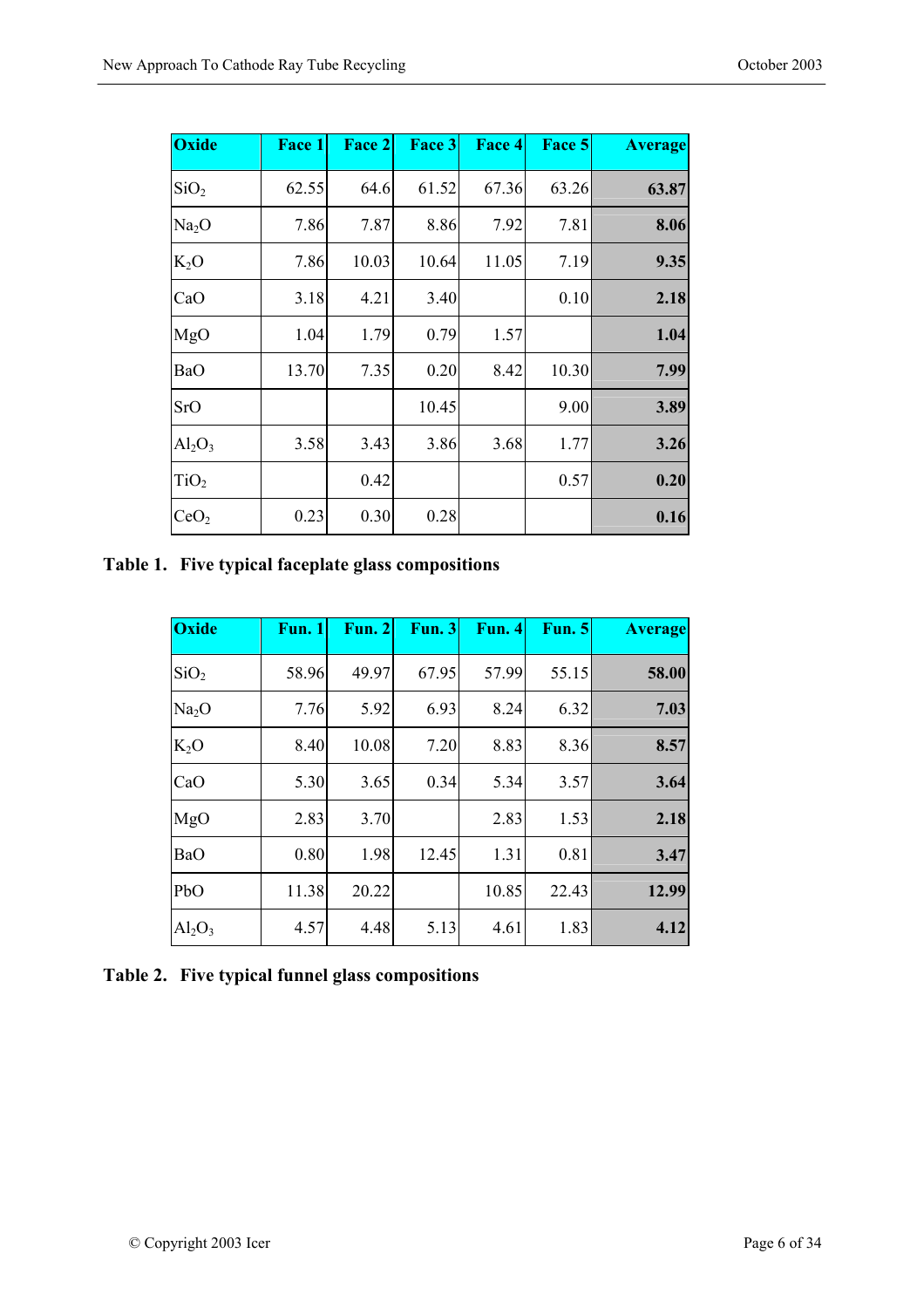| Oxide             | <b>Neck 1</b> | Neck 2 | Neck 3 | Neck 4 | Neck 5 | <b>Average</b> |
|-------------------|---------------|--------|--------|--------|--------|----------------|
| SiO <sub>2</sub>  | 47.40         | 58.62  | 58.91  | 58.22  | 44.80  | 53.59          |
| Na <sub>2</sub> O | 2.18          | 3.52   | 3.65   | 3.75   | 2.00   | 3.02           |
| $K_2O$            | 10.92         | 12.93  | 11.90  | 12.78  | 16.50  | 13.01          |
| CaO               | 2.10          | 1.57   | 1.15   | 1.70   | 0.10   | 1.32           |
| MgO               |               | 0.81   | 0.82   | 0.99   |        | 0.52           |
| <b>BaO</b>        |               | 6.29   | 6.31   | 6.93   | 0.70   | 4.05           |
| PbO               | 34.30         | 12.77  | 12.74  | 11.91  | 35.00  | 21.34          |
| $Al_2O_3$         | 3.10          | 2.14   | 1.74   | 2.31   | 0.90   | 2.04           |
| $B_2O_3$          |               | 1.35   | 2.78   | 1.41   |        | 1.11           |

#### **Table 3. Five typical neck glass compositions**

The main environmental concern about CRT glass is the amount of lead oxide and, to a lesser extent, the barium and strontium oxides it contains. The other major constituents of CRT glass are silicon (60%), sodium (10%), potassium (8%), aluminium (2%) and calcium (1%) oxides. These are relatively inert and need not be removed from the glass to render it suitable for other applications. In fact, these oxides are common constituents of most commercial glasses such as container glass and flat glass.

Figure 2 shows the least desirable metals (or its oxide form) in order. The composition of the waste CRT glass contains lead, strontium, barium, calcium, magnesium, cerium and aluminium; all in the oxide form.



#### **Figure 2. Ascending order of desirability of metals in processed waste CRT glass**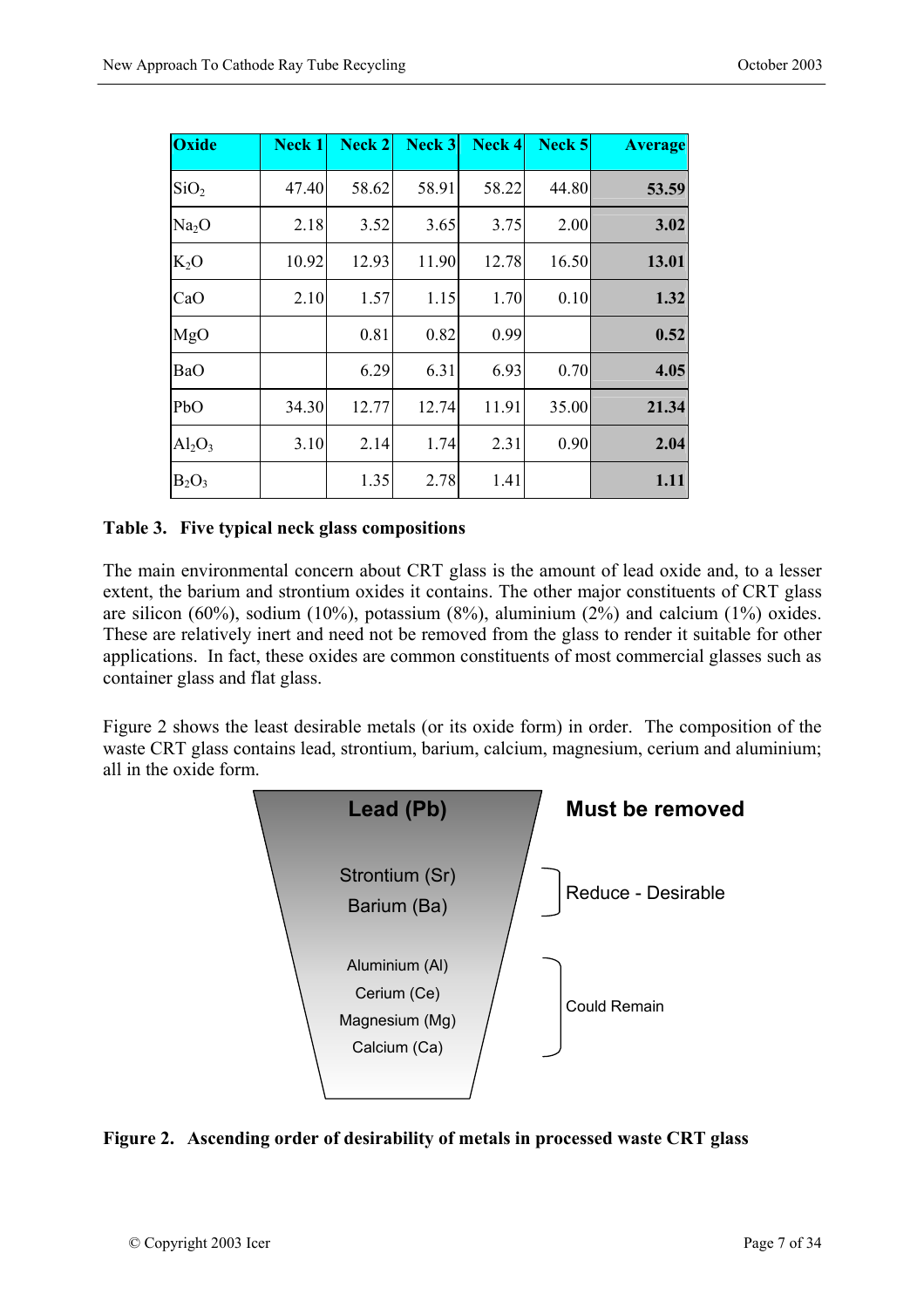### **3.1.2 Other materials**

The inside of the screen of a CRT is coated with a mixture of phosphors which may also contain cadmium and other heavy metals especially in older equipment. Inside the screen there is a metal mask (the shadow mask). The funnel section has an outer coating of graphite and an inner coating of iron oxide. Around the welded section between the flat and the conical sections of the CRT there is a steel anti-implosion band. The cylindrical extension of the funnel, also called the neck, houses the gun which fires electrons at the screen. This consists of a series of metal electrodes placed inside the glass cylinder with electrical connections extending through, and sealed by, the glass. The whole assembly is subjected to a high vacuum. Placed around the gun and the narrow end of the conical section is a copper deflector coil held in place with adhesive.

The CRT is usually housed in a plastic casing but older TVs may have metal or even wood surrounds. The plastic is likely to contain halogenated flame retardants and other fillers, including cadmium-based stabilisers, and in some instances may be sprayed with a metallic coating on the inside, or have a metal screen affixed to the inner surface as an aid to lowering electromagnetic emissions from the product. There is also electronic circuitry within the casing.

# **3.2 Arisings of waste CRT glass**

### **3.2.1 Sources of waste CRT glass**

There are three sources of post-consumer waste CRT glass:

- TVs
- PC monitors
- monitors for specialist applications such as cash dispensers, industrial control, and graphic design

There is also waste from the production process — both assembly of CRTs and glass manufacturing. For this research, only waste from the assembly process has been counted towards total arisings of CRT glass. This is because waste from the glass manufacturing process is normally recycled into the next batch as it is of known purity and composition. It therefore does not count towards total arisings of waste CRT glass.

### **3.2.2 Arisings of waste CRT glass 2002**

### **3.2.2.1 Arisings of waste CRT glass from TVs**

Arisings of TVs in 2002 were calculated using manufacturers' sales data for 2002 and data on the national stock of TVs in the UK. The national stock is defined as the number of TVs (including non-working sets) in UK households and commercial establishments, e.g. hotels and offices. Data from manufacturers<sup>2</sup> suggest that there was no significant change in the national stock of TVs in 2002. Therefore, the number of TVs disposed of in 2002 can be assumed to equal the number of TVs sold, i.e.  $5.8$  million units<sup>3</sup>. These sales figures include all TVs containing a CRT, regardless of whether they were for domestic use or for use in commercial settings such as hotels and offices.

However, the quantity of glass in TVs disposed of in 2002 will depend on the age of those TVs. The average weight of glass in a TV has increased by some 30% over the last 12 years as screen

<sup>1</sup> <sup>2</sup> Philips Electronics

<sup>&</sup>lt;sup>3</sup> Philips Electronics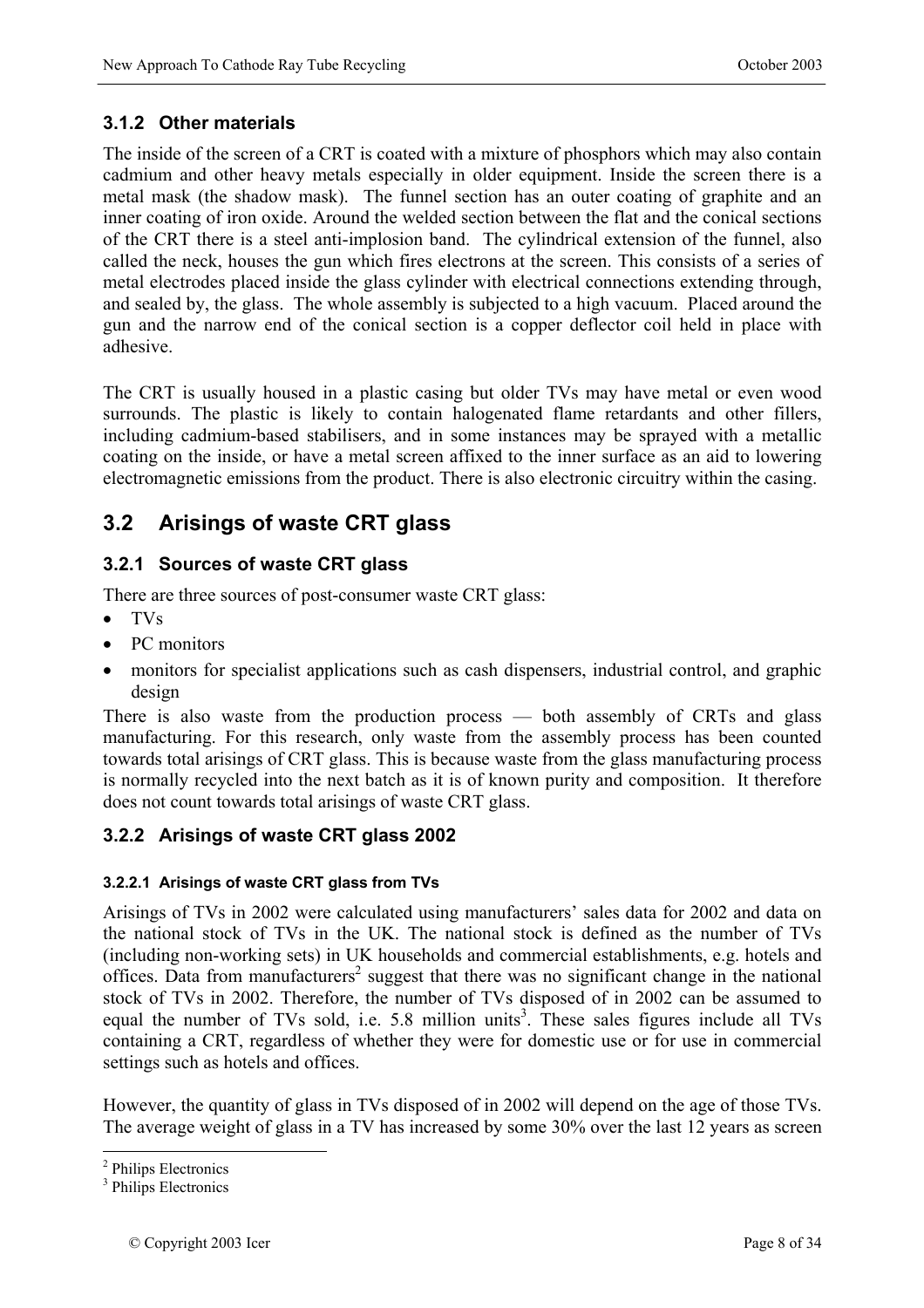sizes have increased. Also, the introduction of the flat screen technology has required more glass thickness to counteract the strength reduction due to the loss of the inherent strength from the curved screen. In 1990 the average weight of glass in a TV was estimated 11.8 kgs per unit, rising to 15.6 kgs per TV by  $2002^4$ .

Estimates for the average life of TVs range from eight-and-a-half to 14 years<sup>5</sup> and market research has shown that people do not in general dispose of a set while it is still working. Even when they buy a new model they continue to keep working sets, either in another room or in storage<sup>6</sup>. This research assumes that TVs have an average life of 12 years. Therefore, the estimated weight of glass in TVs disposed of in 2002 will equal the weight of glass in TVs manufactured around 1990. This can be estimated at 69,000 tonnes.<sup>7</sup> However, not all TVs disposed of actually enter the waste stream. A small number are repaired for re-use in the UK and, in addition, up to  $10,000$  units a week are thought to be exported for re-use abroad<sup>8</sup>.

#### **3.2.2.2 Arisings of waste CRT glass from PC monitors**

Arisings of waste CRT glass from PCs monitors in 2002 were calculated using data on average life and sales data from the appropriate year.

The estimated average first life of a PC monitor is five years. This is based on manufacturers' market research and is corroborated by data from recyclers and refurbishers who handle IT equipment, including monitors. Unlike TVs, most PC monitors are disposed of while still working. This is because they are largely owned by businesses and are therefore written down and replaced after a certain period, whether or not they are working.

Arisings of waste CRT glass from PC monitors disposed of in 2002 are estimated at 26,000 tonnes. This figure equals the weight of glass in PC monitors sold in 1997, and assumes that a monitor contains the same weight of glass as a TV of the same size  $9^{9}$ <sup>10</sup>.

Because many of the PC monitors disposed of in 2002 were still in working order, it is estimated that about 15% were re-used within the UK and a further 30% were exported for reuse abroad, including countries outside the EU. However, the re-use of monitors in the UK is not expected to have reduced the amount of glass available for recycling because in addition to models sold in 1997 older monitors that had already been re-used would finally be entering the waste stream. Now that CRTs have been classified as hazardous waste by the European Waste Catalogue, the practice of exporting used monitors outside the EU may well be stopped under the Basel Convention which bans the export of hazardous waste to non-OECD countries. This will depend, however, on whether used monitors are defined as waste.

#### **3.2.2.3 Arisings of waste CRT glass from specialist applications**

There are no data for arisings of waste CRT glass from monitors used in specialist applications. Arisings are estimated at 5,000 tonnes per annum.

1

<sup>4</sup> Philips Electronics

<sup>5</sup> GfK and Philips Electronics

<sup>6</sup> Survey of householders, Comet and Domestic & General, 1998

<sup>7</sup> Philips Electronics

<sup>8</sup> Reclaimed Appliances

<sup>9</sup> Brian Norris Associates

<sup>&</sup>lt;sup>10</sup> Philips Electronics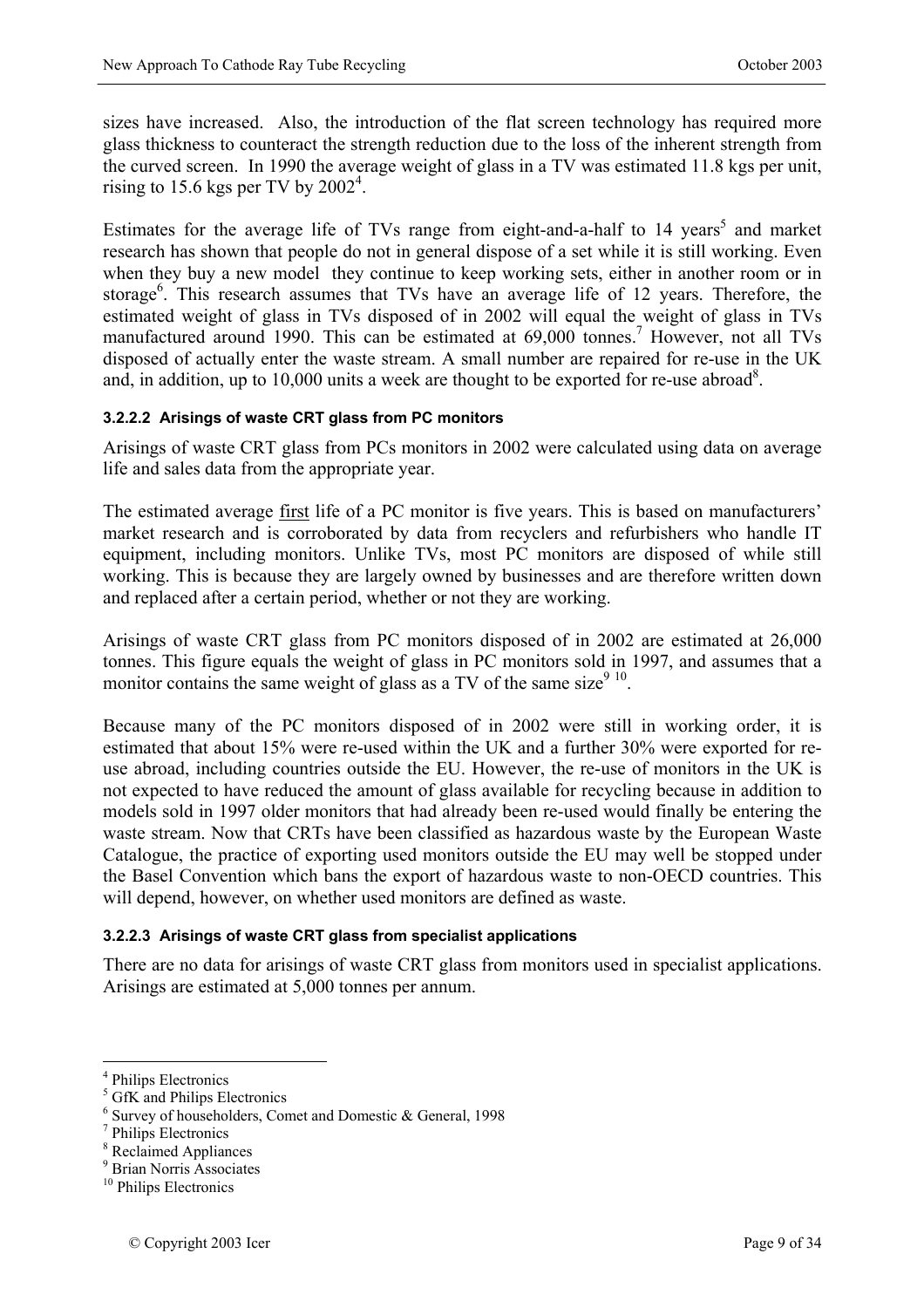#### **3.2.2.4 Arisings of waste CRT glass from the production process**

There are no waste arisings from the two CRT glass manufacturing plants in the UK. The manufacturing process results in approximately 20% production waste but because this is of known composition and purity it can be recycled into the next batch.

There are three CRT assembly operations in the UK, although one will be closing at the end of 2003. Waste arisings from the assembly process include reject components and breakages and are estimated to amount to between 1,000 and 5,000 tonnes a year.

| <b>Source of waste</b>  | <b>Tonnes glass</b> |
|-------------------------|---------------------|
| <b>TVs</b>              | 69,000              |
| <b>PCs</b>              | 26,000              |
| Specialist applications | 5,000               |
| Assembly waste          | 5,000               |
| <b>Total</b>            | 105,000             |

### **Table 4. Arisings of waste CRT glass 2002**

### **3.2.3 Future trends for arisings of waste CRT glass**

#### **3.2.3.1 TV disposals 2003 to 2012**

There were an estimated 65 million TV sets in the UK at the end of 2002. Household penetration of TV sets was at 2.23 sets per household in 2002, accounting for some 57 million sets<sup>11</sup>, and an estimated further 8 million are owned by hotels and other commercial operations.

Assuming the average weight of glass per TV set is 13.7 kgs (the mean between the average of weights of glass in TV sets in 1990 and 2002), the estimated total weight of glass in these 65 million sets is 890,500 tonnes. All of this will ultimately end up in the waste stream and much of it is likely to become waste within the next 15 years.

To forecast arisings of CRT glass from waste TVs over the next 10 years the following assumptions were made.

- Colour TVs are normally disposed of only when they cease to work. This is based on anecdotal evidence from individual TV manufacturers, market researchers GfK and trade association Intellect (which includes TV manufacturers).
- The average life of a TV set is 12 years, although estimates range from eight-and-a-half years<sup>12</sup> to  $14$  years<sup>13</sup> and TVs older than 20 years have been found in practical collection trials.
- Sales of TVs have averaged five million per annum over the last 12 years and have ranged between four and six million per annum<sup>14</sup>.

1

 $^{11}_{12}$  GfK, 2003<br> $^{12}$  GfK, 2003

 $13$  Philips Electronics, 2003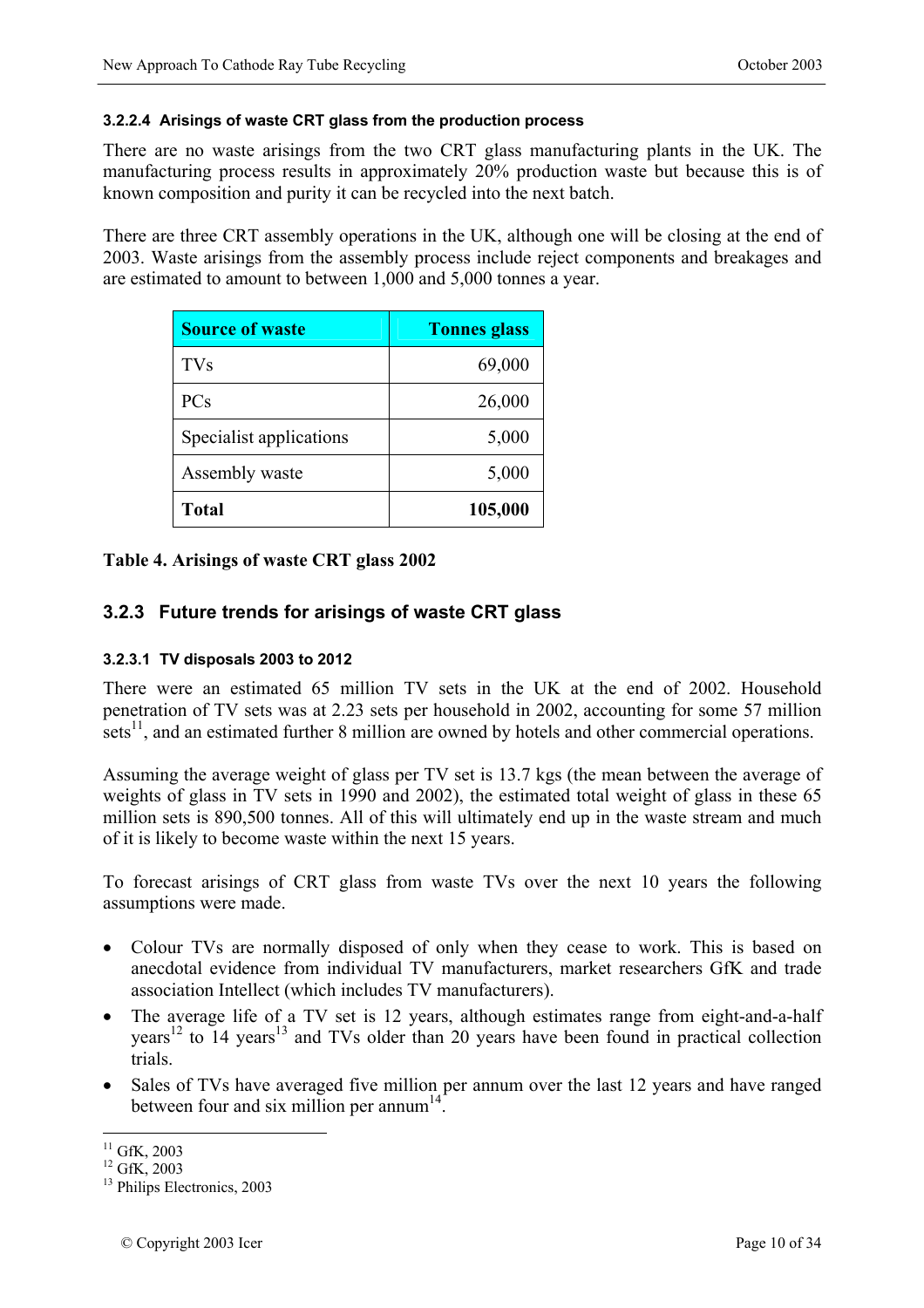• The sales profile of TVs has changed over the last 12 years such that the weight of glass in TVs sold in 2002 is some 30% greater than for the number of TVs sold in 1990.

From 2003 to 2012, waste CRT glass will arise from TVs sold before 2002. Although the number of units disposed of is predicted to be constant at around five million units per annum, the weight of glass in those units will increase over time, reflecting the changes in profile of TVs sold. In 2003, therefore, arisings of CRT glass are estimated at 70,000 tonnes (based on 1991 sales), rising to some 90,000 tonnes in 2012 (based on 2000 sales).

### **3.2.3.2 TV disposals 2012 to 2025**

It is likely that TVs containing CRTs will continue to enter the waste stream for at least 25 years. This is because sales of such TVs are predicted to continue for at least the next 10 years<sup>15</sup> and are likely to last a further eight to 14 years before entering the waste stream. Sales of CRTcontaining TVs are expected to continue, despite the introduction of digital TVs and flat screen technology<sup>16</sup>. This is partly because of the higher cost of new technology but also because of the durability and the high picture quality of CRT TVs.

Technical advances in TV manufacture and programme transmission are thought unlikely to affect the rate of disposal of CRTs in the short term. Most TVs containing CRTs are expected to enter the waste stream only when they cease to work and. arisings are therefore expected to peak around 2014 to reflect what is thought to be a peak in sales of CRT-containing TVs some 12 years earlier. Arisings are then expected to begin to decline but still be significant for a further 10 years.

#### **3.2.3.3 PC monitors**

Arisings of waste CRT glass from PC monitors are expected to peak in 2005. This is because sales peaked in  $2000^{17}$  and PC monitors are assumed to have an average life of five years. Arisings of CRT glass from PC monitors are expected to be negligible by 2014. This is because of the shift towards flat panel display technology.

#### **3.2.3.4 Specialist applications**

There are no data on projected arisings of CRT glass from monitors used in specialist applications. Arisings have therefore been assumed at a constant 5,000 tonnes per annum, 2002 to 2014.

#### **3.2.3.5 Production waste**

Arisings of waste CRT glass from the assembly process are expected to decline over the next 10 to 12 years. This is partly because CRT production itself is expected to decline and also because CRT glass manufacturing is expected to move outside the EU. By 2014 production waste is estimated at a maximum of 2,000 tonnes per annum from assembly in the UK.

| <b>Source of waste</b> | <b>Tonnes glass</b> |
|------------------------|---------------------|
| TV <sub>S</sub>        | 91,000              |

<sup>&</sup>lt;sup>14</sup> British Radio and Electrical Manufacturers Association Annual Report 2000<sup>15</sup> Schott and Philips Electronics, 2003

<sup>&</sup>lt;sup>16</sup> Philips Electronics, 2003

<sup>&</sup>lt;sup>17</sup> Brian Norris Associates 2003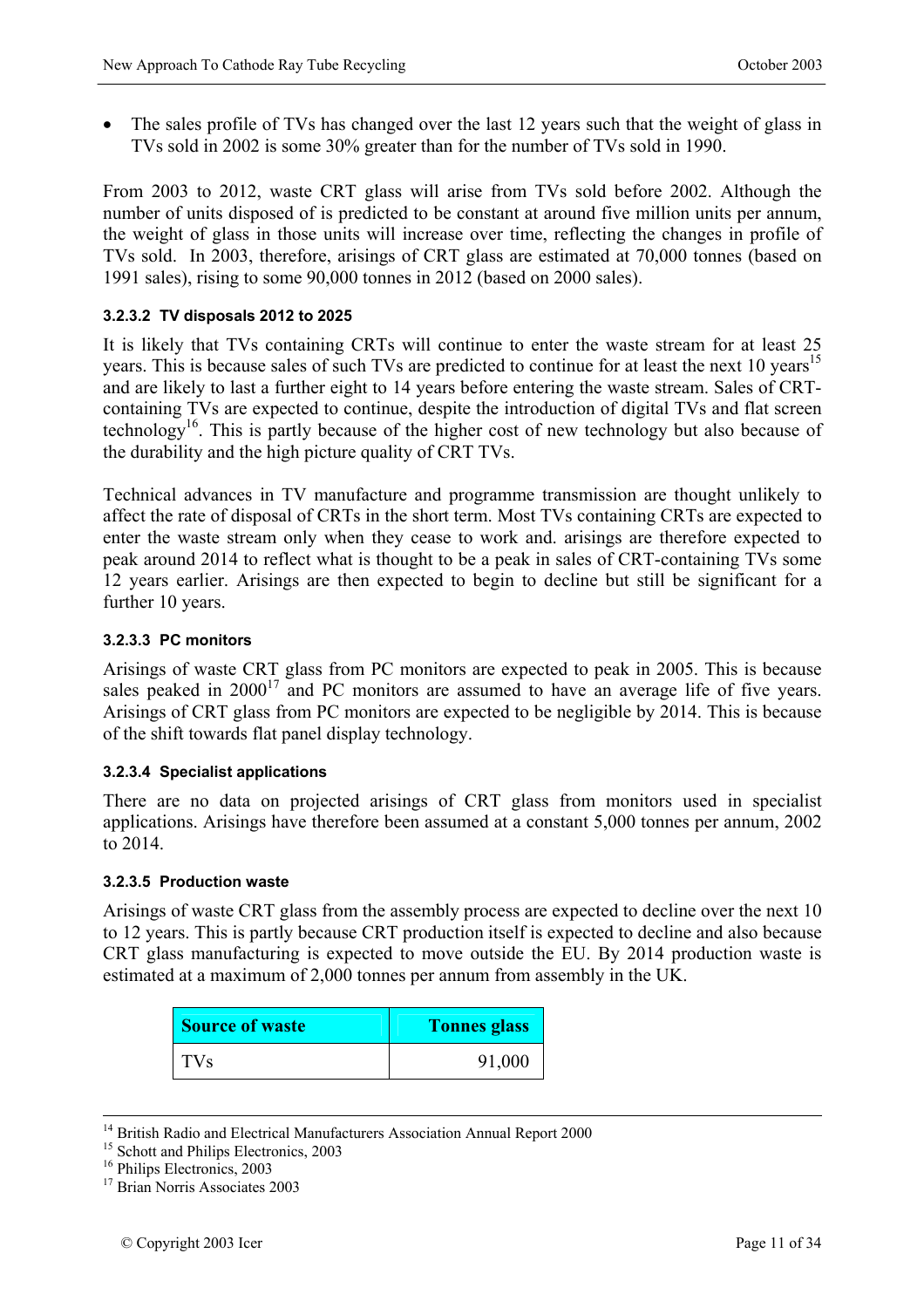| <b>PCs</b>              | 2,000   |
|-------------------------|---------|
| Specialist applications | 5,000   |
| Assembly waste          | 2,000   |
| <b>Total</b>            | 100,000 |

**Table 5. Projected arisings of waste CRT glass 2014** 

# **4. Environmental impact of CRT disposal**

# **4.1 Environmental impact of disposing of CRTs to landfill**

CRTs can cause environmental problems when disposed to landfill, in particular the leaching of lead and other heavy metals into ground water. Work carried out by Corning in the early  $1990's^{[18]}$  looked at the leaching of lead metal from CRT materials. This work showed that both time and temperature would affect the rate of extraction. The work made predictions that up to 13% of the lead could be extracted from the glass matrix. The study also found that increasing the surface area, by reducing the particle size, resulted in increased levels of extraction of lead. The risk of lead ions leaching from CRT glass is estimated to be increased one thousand fold when the glass is crushed in landfill sites. This has significant implications for using crushed CRT glass in road aggregate.

Little work has been done to look at the possible leaching of barium from crushed CRT glass.

### **4.1.1 Loss of resource from disposing of CRTs to landfill**

Because of the perceived lack of applications for waste CRT glass there is no economic incentive to dismantle monitors and TVs to recover the other materials found in them such as ferrous and non-ferrous metal and plastics. This will change, however, with the implementation of the WEEE Directive that makes producers responsible for the costs of recycling equipment containing CRTs.

## **4.2 Barriers to recycling CRTs**

Mixed CRT glass (funnel glass, neck glass and screen glass) contains on average 5% lead oxide, 10% barium oxide and 2% strontium oxide. Waste glass containing these amounts of metal oxides is unsuitable for applications where the oxides could leach into food products or ground water. Lead glass from CRTs is unsuitable for container glass applications — the Packaging Waste Regulations limit the amount of lead, cadmium, mercury & chromium VI allowed in container glass to 200 ppm. However, this limit might be reduced to 100 ppm by 2006.

If CRTs are split to separate the lead oxide glass from the barium oxide glass, this gives higher concentrations of lead in the lead oxide fraction but increases recycling options for the barium oxide fraction. However, there are concerns about the toxicity of barium which could limit its use.

1

<sup>&</sup>lt;sup>18</sup> Lead Extraction from CRT Glasses, D.E. Goforth, L.R. Morse, S.T. Gulati, Corning Research, 1994, p74-76.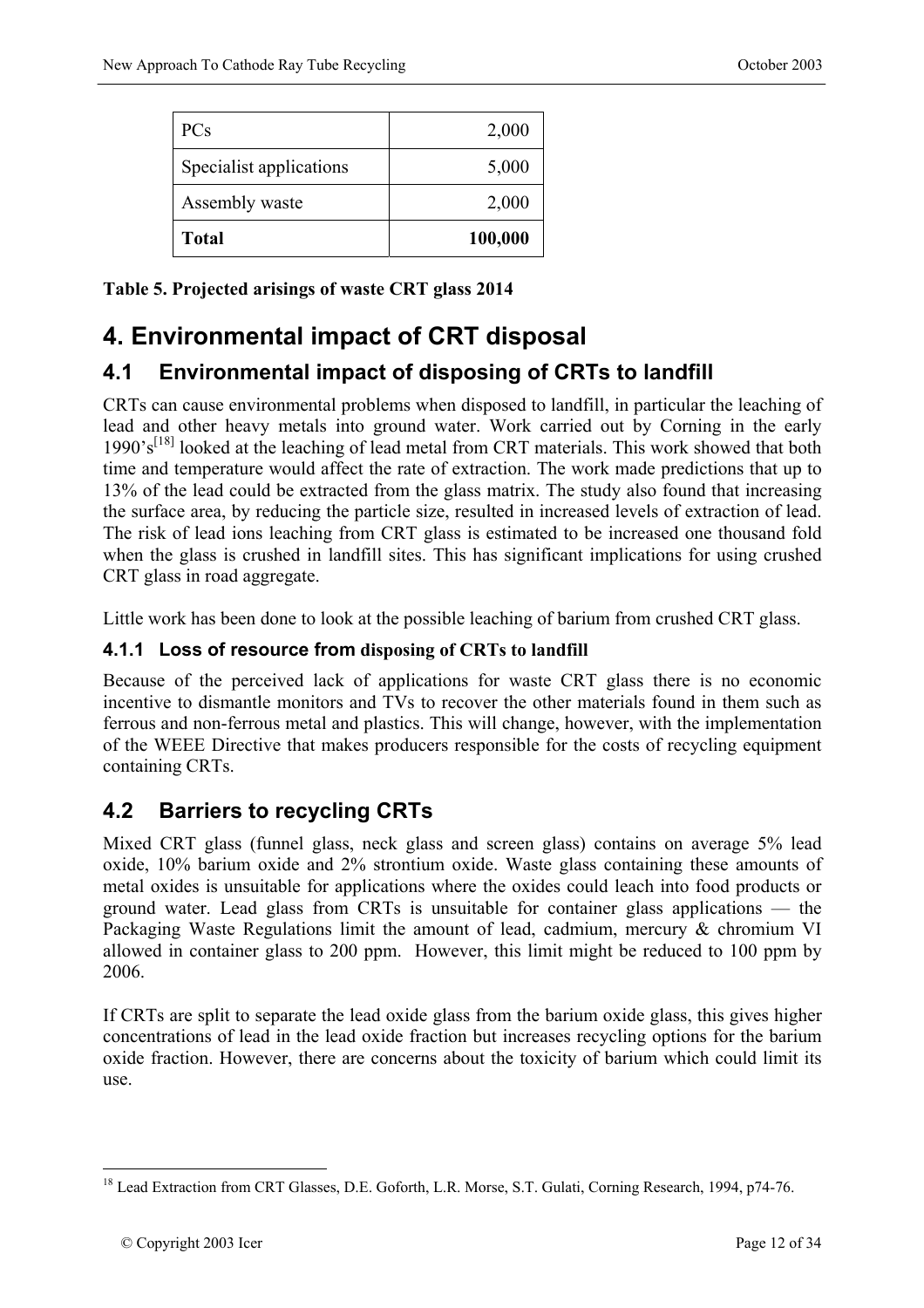# **5. Legislative drivers for CRT recycling**

## **5.1 The WEEE Directive**

The WEEE (Waste Electrical and Electronic Equipment) Directive requiring recovery and recycling of a wide range of electronic and electrical equipment was published in the Official Journal and became European Law on 13 February 2003. Member states must have in place national regulations to implement the directive within 18 months of the date of publication in the Official Journal i.e. by 13 August 2004.

### **5.1.2 How the directive relates to CRTs**

CRTs are contained in two types of equipment covered by the scope of the directive computer monitors (Category 3: IT and Telecommunications Equipment) and televisions (Category 4: Consumer Equipment). For equipment containing CRTs, the recycling target is 65% and the recovery target 75%. This means that 65% of the total material and/or components must be recycled and/or re-used. A further 10% of the material must be recovered by processes such as incineration with energy recovery.

These recovery and recycling targets apply to the whole piece of equipment containing a CRT, not the CRT itself. Since CRTs are thought to account for between 40% and 50% of the weight of monitors and televisions, meeting the targets will require some element of the CRT to be recycled. Exactly how much will depend on how much of the rest of the piece of equipment is recyclable.

CRTs are also listed in Annexe 2 as one of the components of WEEE which have to be removed before recycling and recovery can take place. The phosphor coatings have to be removed.

## **5.2 European Hazardous Waste Catalogue**

Changes in the European Waste Catalogue came into effect in January 2001. As a result, CRTs are now classified as hazardous waste unless they arise from domestic households. This will affect the way waste CRTs can be transported, stored and disposed of.

### **5.3 The Landfill Directive**

The landfill regulations for England and Wales came into force in June 2001 to implement the Landfill Directive. Equipment classed as hazardous by the European Waste Catalogue must now go to specially designated hazardous waste landfill sites. This affects TVs and computer monitors from commercial operations and may at some stage also affect arisings from private households. The Landfill Directive is likely to lead to increased disposal costs for CRTs, particularly if after July 2004 there is a shortage of hazardous waste landfill sites when the current practice of co-disposing of hazardous and non-hazardous waste must end.

# **6. Survey of current approaches to CRT recycling in the UK**

In the UK, CRT recycling is restricted to production waste from the CRT assembly process and post-consumer PC monitors. Glass from the assembly process has a positive value and can be sold to CRT glass manufacturers when sorted, separated and cleaned as required. Postconsumer CRT glass, however, currently has no value and there is a cost associated with recycling. Some commercial end-users are prepared to pay for PC monitors to be recycled, but local authorities, which handle most waste TVs, are unable to pay for recycling. This is why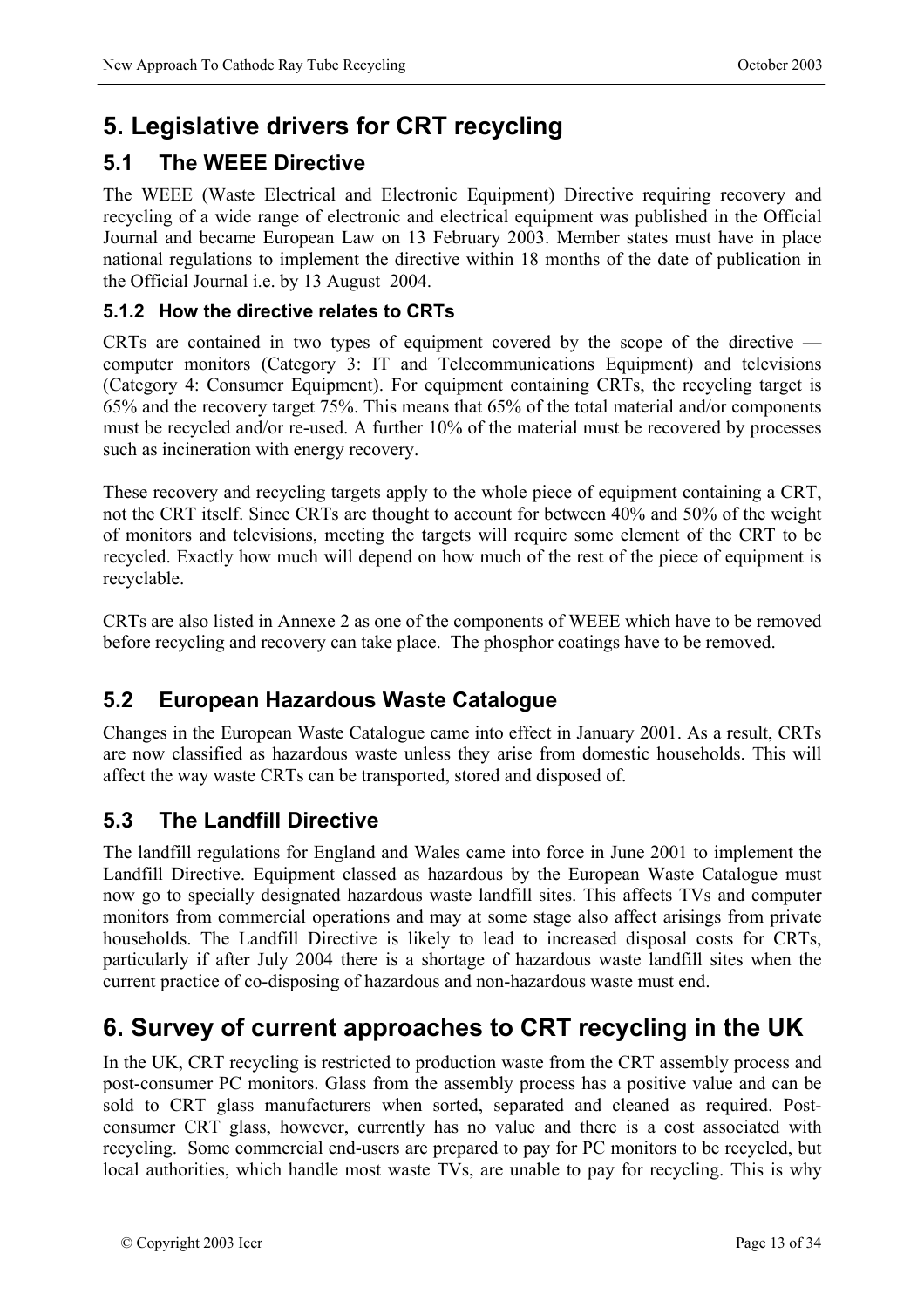CRT recycling is currently restricted to PC monitors. The economics are unlikely to change until the WEEE Directive comes into force and requires producers to pay for recycling from August 2005.

### **6.1 Applications for post-production waste CRT glass**

### **6.1.1 Use in manufacture of new CRTs**

Waste glass from the production process — of known composition and purity — can be used as feedstock for new CRTs. However, if the barium oxide and lead oxide glass is mixed, the potential for use in new CRTs is limited. Because of its lead oxide content, mixed glass can only be used in the manufacture of funnels and amounts are limited because the quantity of lead oxide is diluted in mixed glass. It is not possible to use mixed glass in screen manufacture because screens cannot contain even small amounts of lead oxide since this will discolour the glass under X-radiation.

In order to maximise the use of waste CRT glass in new CRTs, the tubes have to be split apart in a way which guarantees there is no lead attached to the screen glass. Recent developments in screen splitting have overcome many of the technical barriers to this but there is still a cost involved for separating the glass and removing other contaminants such as electronics, coatings and corner pin.

Separation of CRTs is a well-established route for post production waste i.e. rejects from the assembly process. The separated glass is cleaned and mostly shipped to continental Europe for further processing and use in the manufacture of new CRT components. All funnel glass is shipped to Europe for re-use since funnel glass is not manufactured in the UK. There are two facilities which manufacture screen glass in the UK and some of the UK's production waste is re-used to make new screens in this country, although amounts are limited. This is because each facility manufactures screens to a particular colour specification and it is difficult to incorporate glass of unknown composition from different manufacturers.

### **6.2 Applications for post-consumer CRT glass**

### **6.2.1 Use as flux in smelting**

Some CRTs from PC monitors are sent to a smelter in Belgium which treats copper and leadbearing metallic scrap. The CRT glass acts as a substitute for sand in the smelting process and ends up in the slag which can then be used as road aggregate. The CRTs are manually removed from the plastic casing and ventilated before being introduced into the furnace.

The quantity of CRTs that can be used to replace sand in this way is limited partly by the type and design of furnace and the way that it is charged and partly by limits on the levels of certain substances, e.g. barium oxide and lead oxide, in the resulting slag if this is to be used as aggregate.

The only types of smelter that can use CRT glass are those which use sand, can tolerate lead and are designed in such a way that CRT glass can be incorporated. Research so far indicates are that there are three smelters in Europe currently prepared to accept CRT glass and that the volumes of glass that can be taken are far below the amount of waste generated just in the UK, let alone in the whole of the EU. Further work needs to be done to quantify the potential demand for CRT glass in this application across the EU.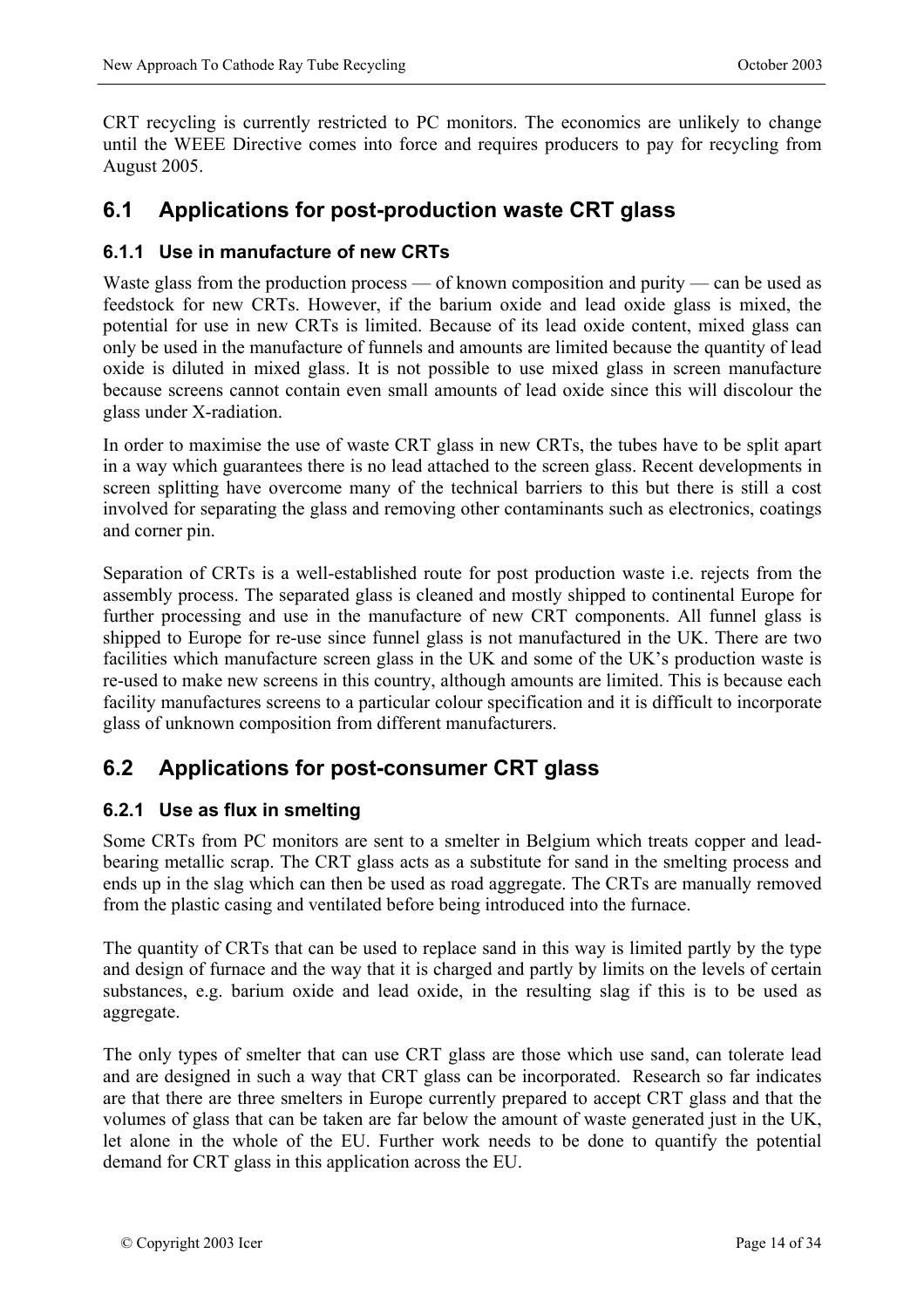### **6.2.2 Use in ceramics and building products**

One electronics recycling company in the UK is processing CRT glass for use in the ceramics industry. To be used in this way the glass must be free from contamination and ground to a sand-like consistency<sup>19</sup>. There could be potential for greater use of CRT glass in the ceramics and building products industry, either to manufacture bricks and tiles or as a flux in brick and ceramic manufacture. Further work is required to identify any technical barriers and assess the economic viability of this approach.

### **6.2.3 Use in manufacture of new CRTs**

Some CRT glass manufacturers now accept post-consumer CRT glass as feedstock for the manufacture of new CRTs. However, because the manufacturing process for new CRT glass is very sensitive to contamination, the use of post-consumer waste CRT glass varies from manufacturer to manufacturer and continues to be low.

This research found only one manufacturer prepared to use post-consumer screen glass in the manufacture of new screens. Use in funnel glass manufacture is more common but only one manufacturer uses more than 10% and some manufacturers do not use any at all.

Little UK post-consumer glass currently goes for manufacture of new CRTs. This is largely because of the costs of splitting the tube and processing the glass to meet the stringent quality standards for feedstock demanded by glass manufacturers.

Post consumer CRT glass has to be rigorously pre-processed to remove all contamination from other materials before it can be incorporated into the manufacturing process. Feedstock, particularly for screen manufacture, must be of high standard because the colour and quality of the screen are vital and any flaw at all is unacceptable.

Further work is required to establish total potential capacity across the EU for the use of postconsumer CRT glass in new CRTs.

### **6.3 Application in development for CRT glass**

#### **6.3.1 Specialist smelting to remove lead**

Development work has been carried out in the UK to smelt CRT glass in the presence of a catalyst to remove the lead from the glass leaving an alkali silicate which can be used in the manufacture of new glass. This process is not yet in commercial operation and there is no published data on the process or its results.

# **7. Preparing for smelting and electrolysis trials**

It was decided that the smelting and electrolysis trials would be carried out using mixed CRT glass, i.e. a mixture of neck, funnel and screen glass in the proportions in which they arise.

### **7.1 Compositional analysis of CRT sample**

The material composition of the CRT glass used in the smelting and electrolysis trials is shown in Table 6.

1

<sup>&</sup>lt;sup>19</sup> Bruce Electronics, 2003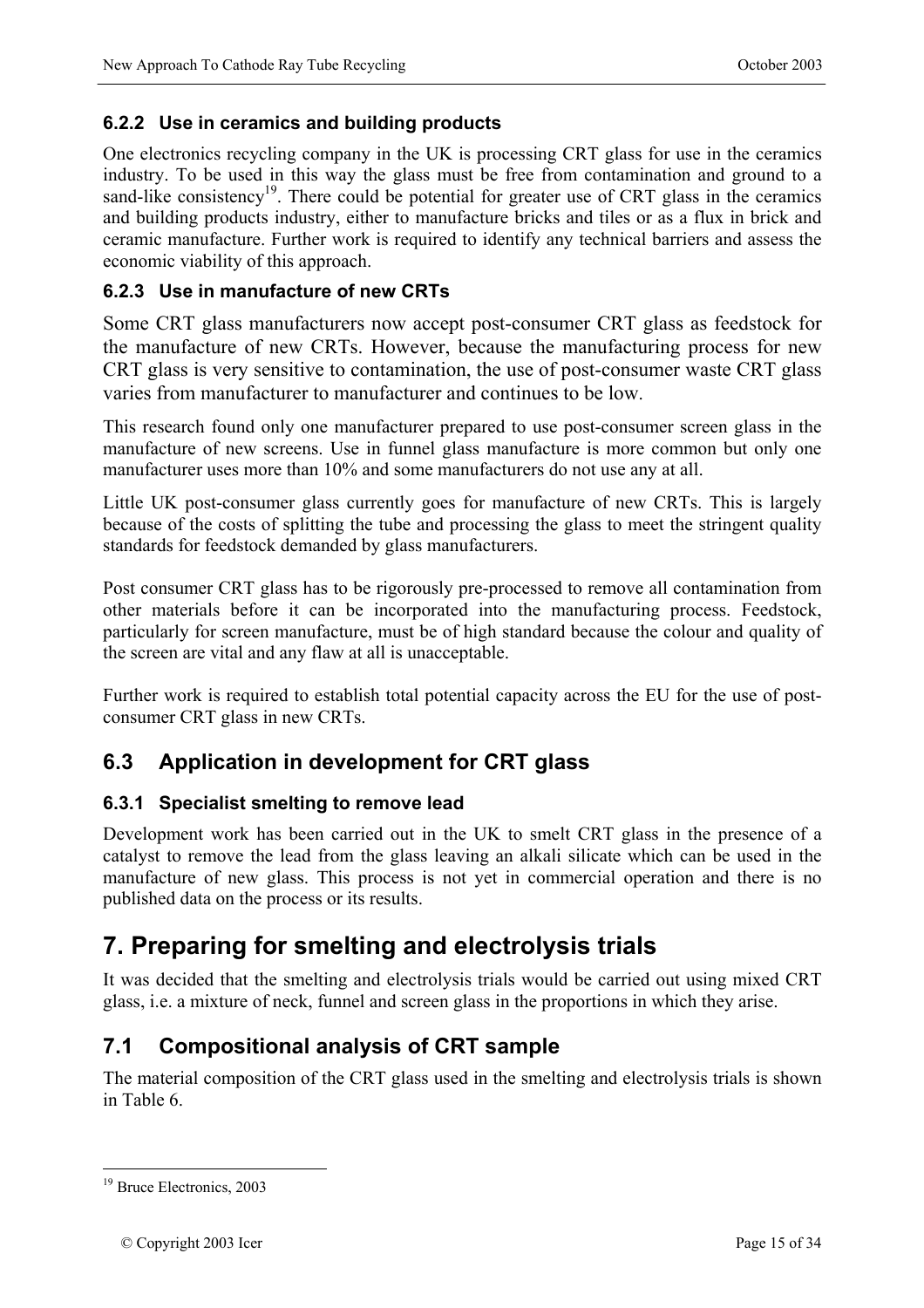| <b>Component</b>           | % Composition |
|----------------------------|---------------|
| Faceplate                  | 40.24         |
| Silvered funnel glass      | 30.50         |
| Mixed unidentifiable glass | 26.40         |
| Glass $&$ paper            | 1.77          |
| Metals                     | 0.75          |
| Bonded plastic             | 0.35          |

#### **Table 6. Material composition of CRTs used in trials**

The composition of the glass fraction of the CRTs used in the trials was determined by melting samples and undertaking chemical analysis. The results of this are shown in Table 7.

| Oxide             | Wt%   | <b>Oxide</b>                   | Wt%  |
|-------------------|-------|--------------------------------|------|
| SiO <sub>2</sub>  | 60.92 | $Sb_2O_3$                      | 0.33 |
| <b>BaO</b>        | 10.80 | F                              | 0.30 |
| Na <sub>2</sub> O | 8.96  | CeO <sub>2</sub>               | 0.16 |
| $K_2O$            | 7.44  | Fe <sub>2</sub> O <sub>3</sub> | 0.15 |
| PbO               | 5.02  | MgO                            | 0.14 |
| <b>SrO</b>        | 2.39  | TiO <sub>2</sub>               | 0.11 |
| $Al_2O_3$         | 2.07  | ZnO                            | 0.10 |
| CaO               | 0.67  | CuO                            | 0.01 |
| ZrO <sub>2</sub>  | 0.43  |                                |      |

|  |  | Table 7. Chemical composition of CRT glass used in smelting and electrolysis trials |
|--|--|-------------------------------------------------------------------------------------|
|  |  |                                                                                     |

### **7.2 Mechanical processing of sample**

The CRT glass used in the smelting and electrolysis trials was crushed to a particle size of between 50 and 5 mm. The trials were conducted using mixed CRT glass.

## **8. Glass smelting work**

### **8.1 Overview**

The aim of the glass smelting work was to free metals from their oxide state present in the glass matrix. This process, an adaptation of traditional smelting technology, leaves the burden (glass melt) as the required material. The addition of reducing agents to the glass produces metal from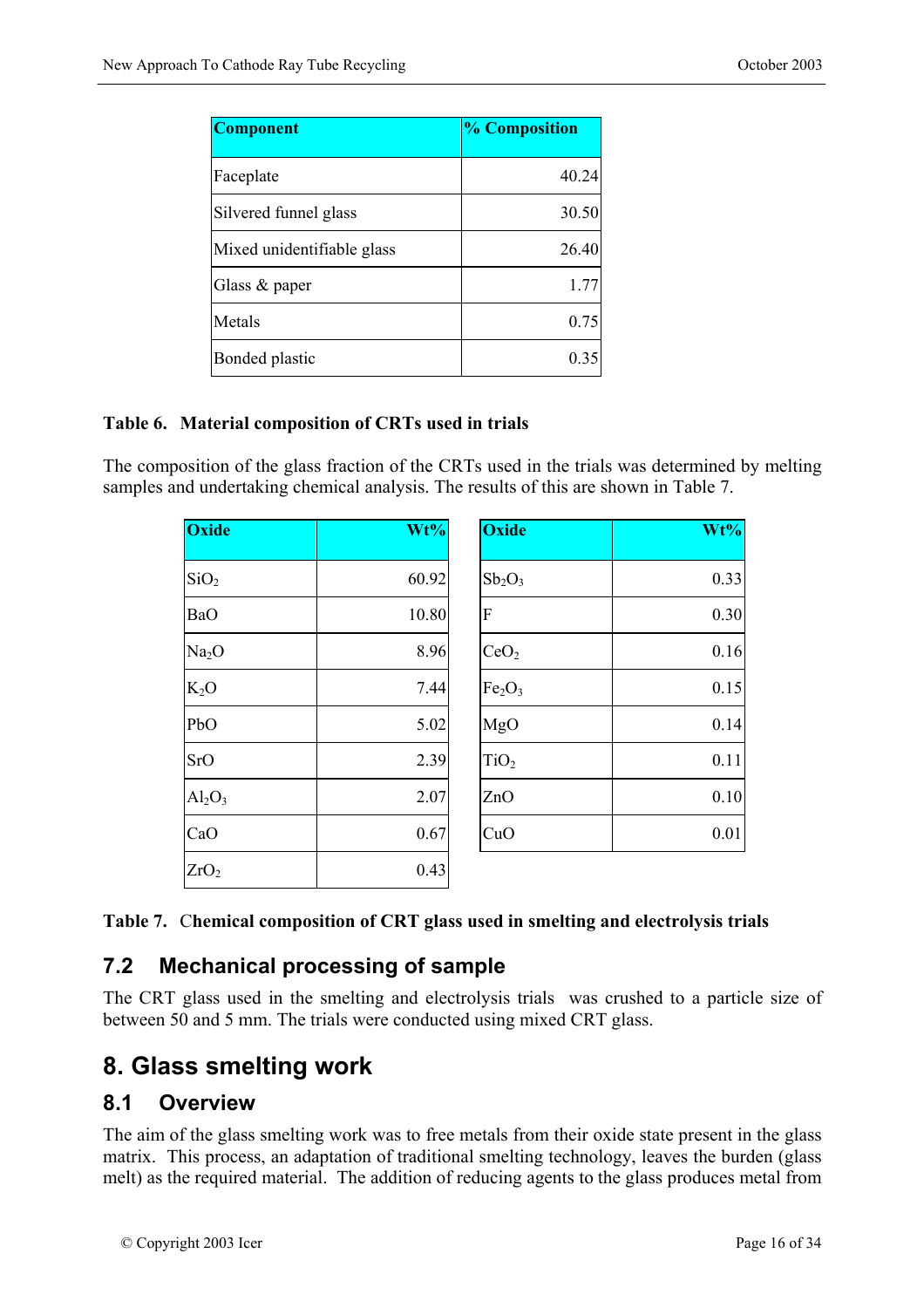the metal oxides in molten glass. The reducing nature of the glass produced means that the free metal will not reform as oxides and will remain as molten metal spheres within the body of the glass. Adding sodium oxide may reduce the density and viscosity of the melt promoting segregation of the metallic inclusions by allowing the separated metal spheres to descend to the bottom of the melt in a shorter period.

## **8.2 Technical background**

Previous work by GTS has shown that the addition of carbon to melts of waste CRT glass, fluxed with sodium carbonate will lead to the production of the metallic form of certain elements, in particular lead.

Fluxing waste CRT glass with sodium carbonate reduces the viscosity of the melt allowing the metals to 'drop out' of the melt under reducing conditions. The metal particles formed by the reduction of the oxide to metal, are expected to drop to the base of the melting vessel, as they are denser than the molten glass. Different alloys may be removed at different rates depending on their density. Table 8 shows the time calculated for a 1 mm diameter sphere of different metals to move a distance of 100 mm in molten glass at 1400°C. The viscosity of glass at the melting temperature is approximately 10 Pa.s, as a comparison the viscosity of water at room temperature is 0.001 Pa.s

| <b>Metal Inclusion</b> | Density (g/cm <sup>3</sup> ) | <b>Time (seconds)</b> |
|------------------------|------------------------------|-----------------------|
| Lead                   | 11.34                        | 200                   |
| Copper                 | 8.89                         | 400                   |
| <b>Barium</b>          | 3.78                         | 1450                  |
| Aluminium              | 2.69                         | 9250                  |
| Strontium              | 2.58                         | 22950                 |

### **Table 8. Time for various metal inclusions to descend 100 mm, under gravity, in molten glass at 1400°C**

### **8.2.1 Thermodynamics**

The reduction of an oxide to a metal is driven by thermodynamic reactions. The speed and the effectiveness of these reactions is affected by:

- The presence of a primary reducing addition such as carbon or metallic aluminium.
- The presence of secondary carbon in the melt from plastic contamination and the use of a carbon crucible for melting. This increases the level of carbon available for the reduction reaction.
- The presence of sodium oxide in the melt. This will lead to increased availability of oxygen making the reducing process slightly harder. However, the sodium oxide lowers the glass viscosity, hence, increasing the mobility of metal particles in the melt and allowing them to fall.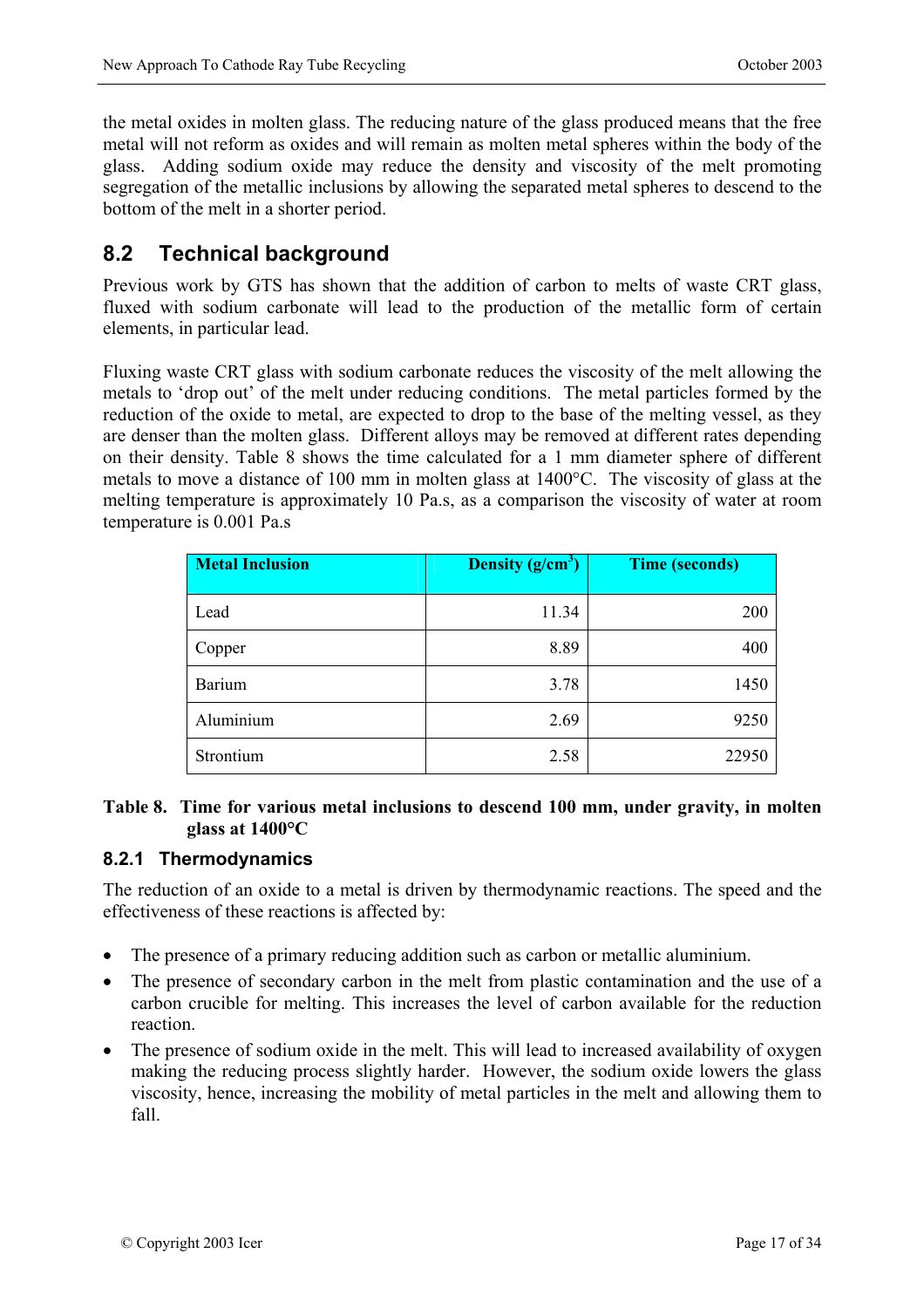### **8.2.2 Extraction of metals from the oxide**

The reduction of oxides into elemental components relies on the interaction of the oxide with an element that has a greater affinity for the oxygen than the element present in the oxide.

The use of carbon at 1400°C for the reduction of metals such as lead, iron, copper and chromium from waste CRT glass is thermodynamically feasible. However, the more reactive elements such as strontium and barium will require a reducing agent with greater reactivity, of which aluminium metal is the most suitable.

Increasing the reactivity of the reducing agent will also increase the probability of silicon metal being extracted from the melt. An increase in the processing temperature will allow the reduction of a greater amount of the transition elements, but may also lead to the reduction of  $SiO<sub>2</sub>$  to metallic silicon.  $SiO<sub>2</sub>$  is a majority constituent of glass (known as a glass former) and it is, therefore, undesirable to reduce the level of this oxide in the glass melt.

It is not necessary to remove calcium, magnesium and aluminium from the melt; as these elements are typical glass constituents within the glass matrix and have relatively low toxicity.

#### **8.2.3 Other considerations**

The use of a neutral atmosphere during processing, such as nitrogen or argon, may be advantageous, as it will prevent the premature oxidation of the reducing agents before reactions occur.

After processing, bubbling oxygen through the melt may be useful: this will encourage the oxidation of residual carbon that would otherwise contaminate the glass. It is unlikely that this process will re-oxidise the reduced metals as they would have dropped to the base of the crucible and not be exposed to the oxygen. The metals are also likely to have formed agglomerates of alloys and diffusion of oxygen through these particles will be relatively slow.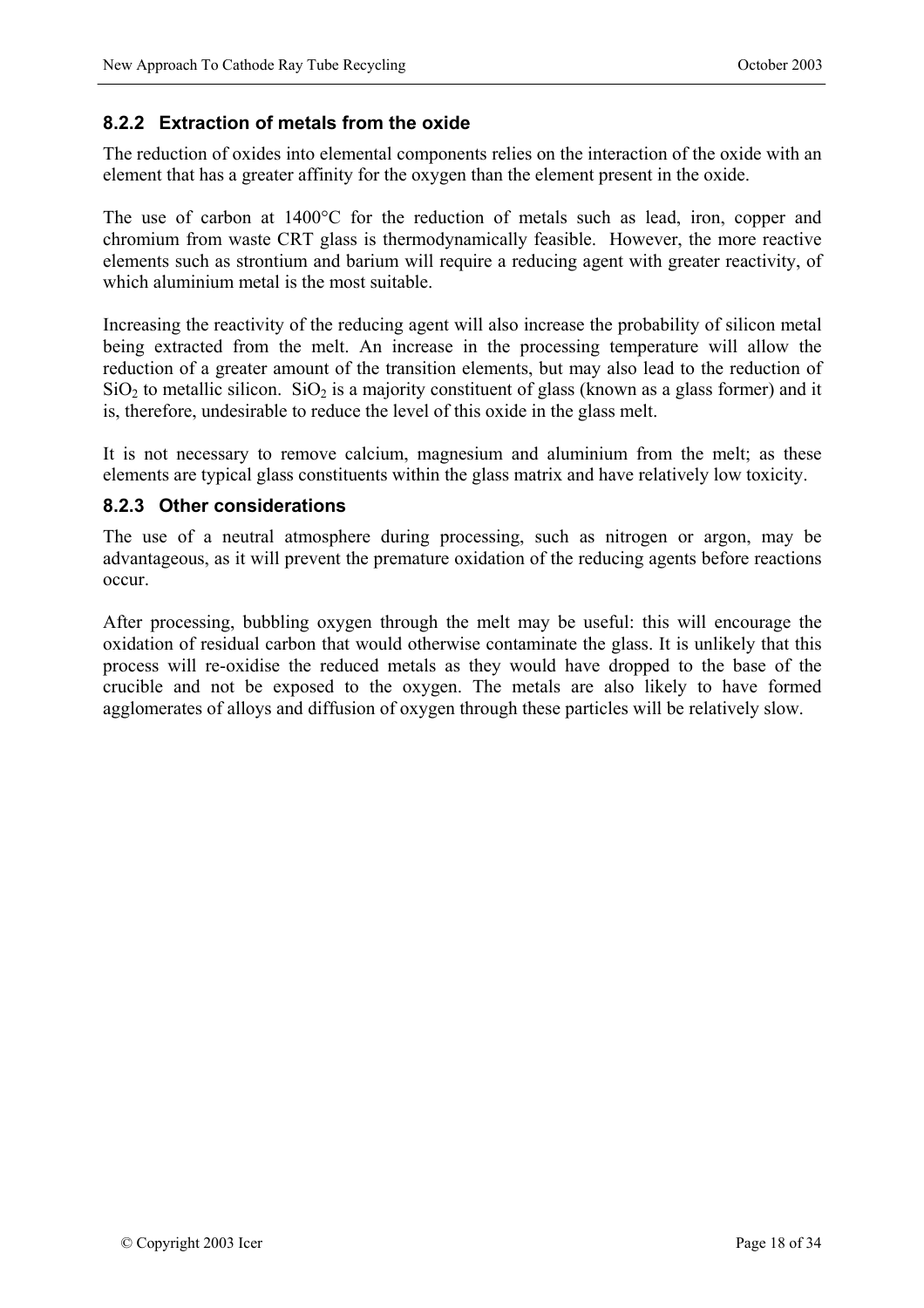### **8.3 Smelting process**

The figure 3 shows the process route used for the smelting trial.



### **Figure 3. Process route used for the smelting trials**

### **8.3.1 Process evaluation**

The process evaluation involved an experimental programme to look at the operational parameters of a smelting treatment unit. The programme investigated the burden composition, furnace operating temperature and processing time.

### **8.3.2 Furnace design**

GTS designed the melting facility in-house. In order to operate at a scale that was practical, the design load of the furnace was approximately 8 kgs of molten materials. The furnace was designed to operate at a maximum temperature of 1450°C and to take crushed mixed CRT glass.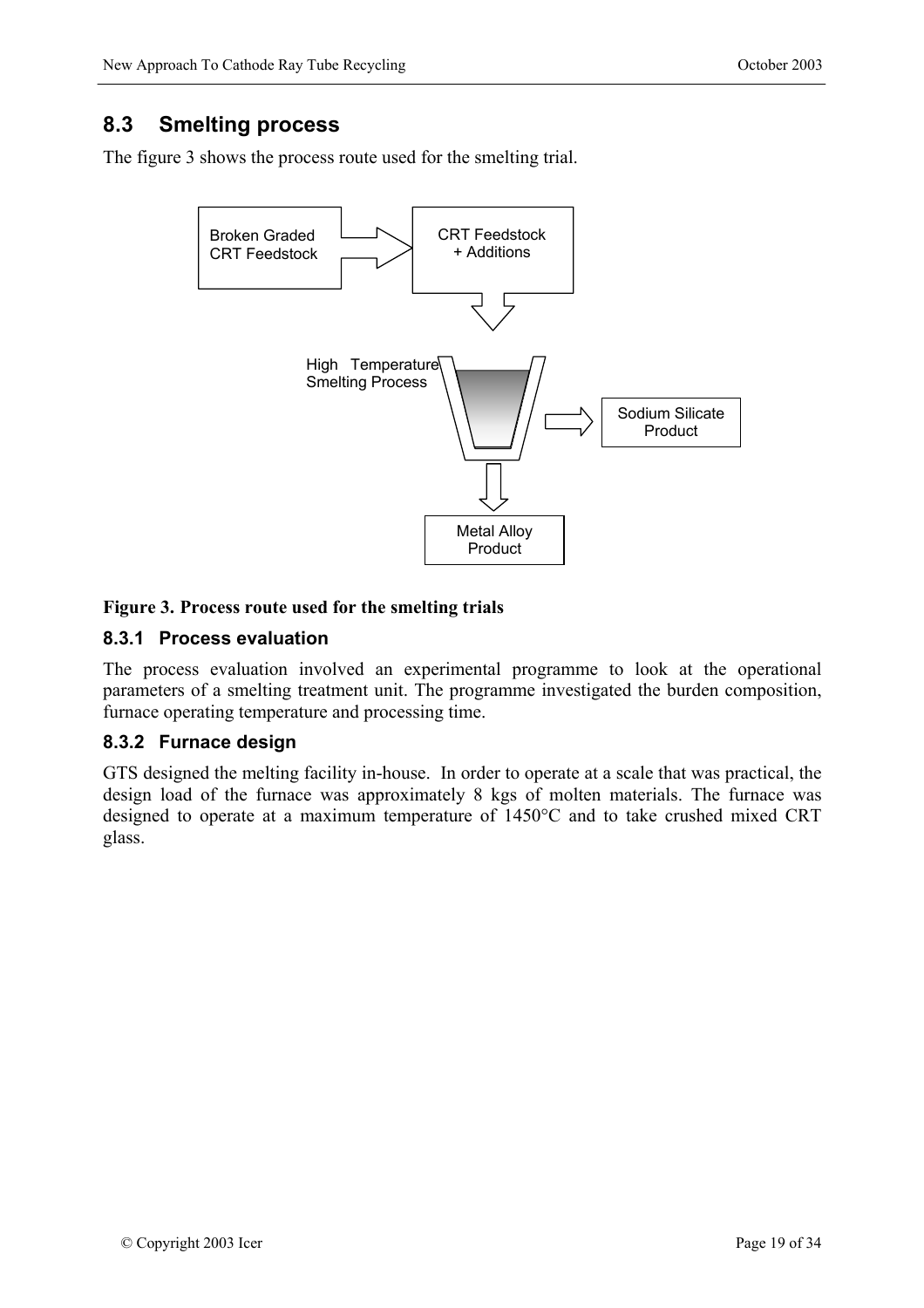

#### **Figure 4. The smelting furnace experimental set-up**

A crucible was assembled from a refractory tube and a refractory disc with a drain hole (Figure 4 and Figure 5). Another disc was used to seal the hole during the smelting trial. The purpose of the drain hole was to allow glass to be removed during the course of the melting trial. There were holes in the bottom disc to allow blast gas to be passed into the melt, if deemed necessary. The whole assembly was heated in an electric furnace using vertically installed heating elements, allowing controlled heating and cooling of the furnace, in conjunction with electronic controllers built to operate the heating chamber. Although electrical heating may not be chosen for commercial operation, it was used for the smelting trial because it was cleaner and more controllable than gas-firing in the laboratory stages of the experiments.

### **8.3.3 Smelting trials**

Two reducing agents were identified through the literature search: carbon and aluminium metal. Two series of glass melts were therefore conducted to investigate the efficacy of these reducing agents. The operating temperature and the amount of reducing agent used were varied in each series. The batches were weighed and mixed with a representative sample of glass from the stockpile.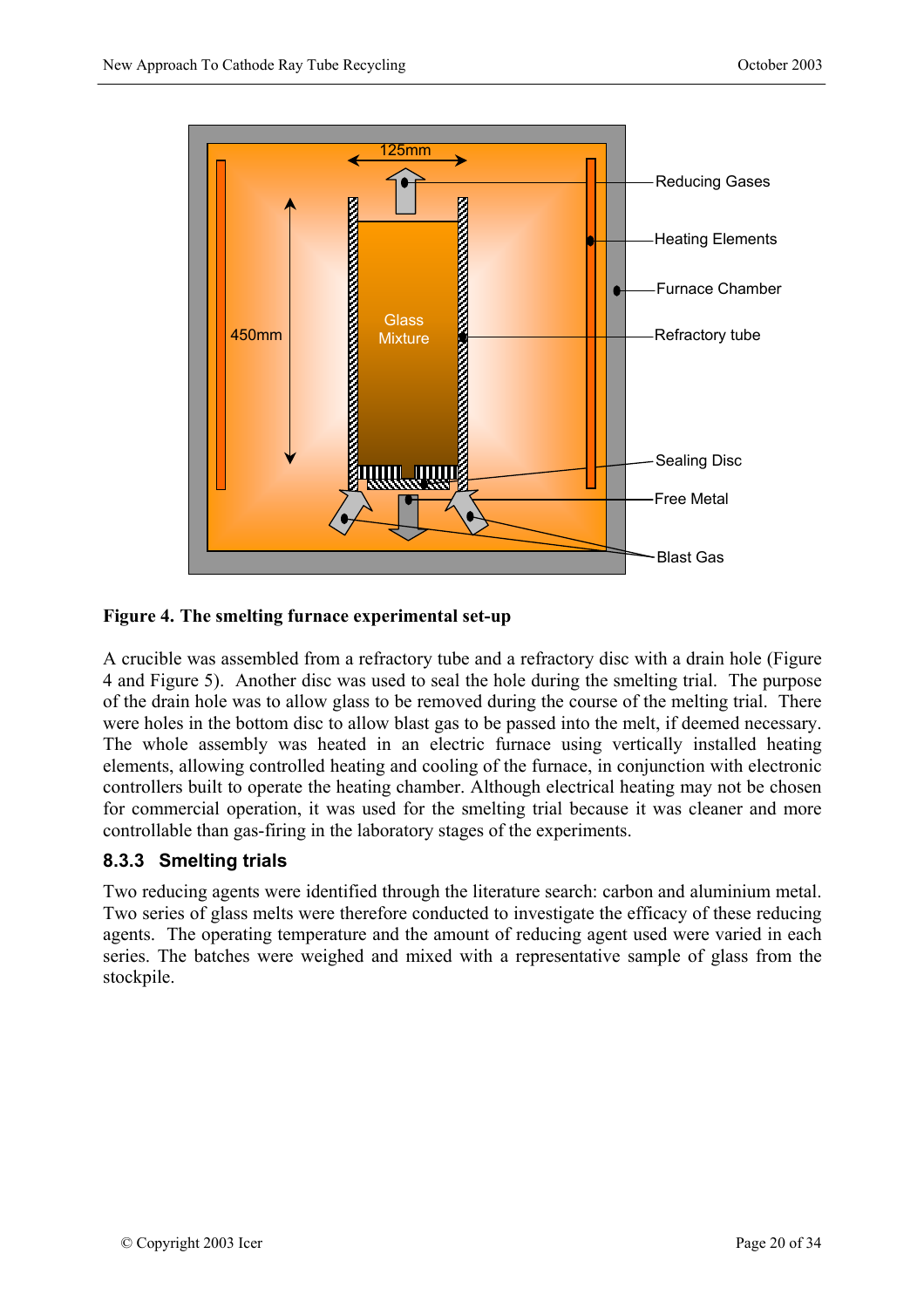

### **Figure 5. Cross section of the refractory tube used in the smelting trials**

#### **8.3.3.1 Carbon addition smelting trials**

Table 9 shows the parameters for the carbon addition smelting trials. The graphite powder was a finely ground source of carbon, whilst the anthracite powder was a courser source of carbon (particle size between 2 and 4 mm).

| <b>Sample</b><br>ID | <b>Reduction Agent</b><br><b>Addition</b> | <b>Operating</b><br><b>Temperature</b> | <b>Reducing Agent</b> |
|---------------------|-------------------------------------------|----------------------------------------|-----------------------|
| GC.0                | None Added                                | $1200^{\circ}$ C                       |                       |
| GC.1                | $5.00 \text{ wt\%}$                       | $1200^{\circ}$ C                       | Graphite powder       |
| GC.2                | $2.50 \text{ wt}$ %                       | $1200\textdegree C$                    | Graphite powder       |
| GC.3                | $1.00 \text{ wt\%}$                       | $1200\textdegree C$                    | Anthracite powder     |
| GCA                 | $1.00 \text{ wt\%}$                       | $1200\textdegree C$                    | Graphite powder       |
| GC.5                | $1.00 \text{ wt\%}$                       | $1300^{\circ}$ C                       | Graphite powder       |
| GC.6                | $1.00 \text{ wt\%}$                       | $1400\textdegree C$                    | Graphite powder       |
| GC.7                | $0.50 \text{ wt\%}$                       | $1400\textdegree C$                    | Graphite powder       |
| GC.8                | $0.25 \text{ wt}$ %                       | $1400^{\circ}$ C                       | Graphite powder       |

### **Table 9. Series 1 - Carbon melting trials.**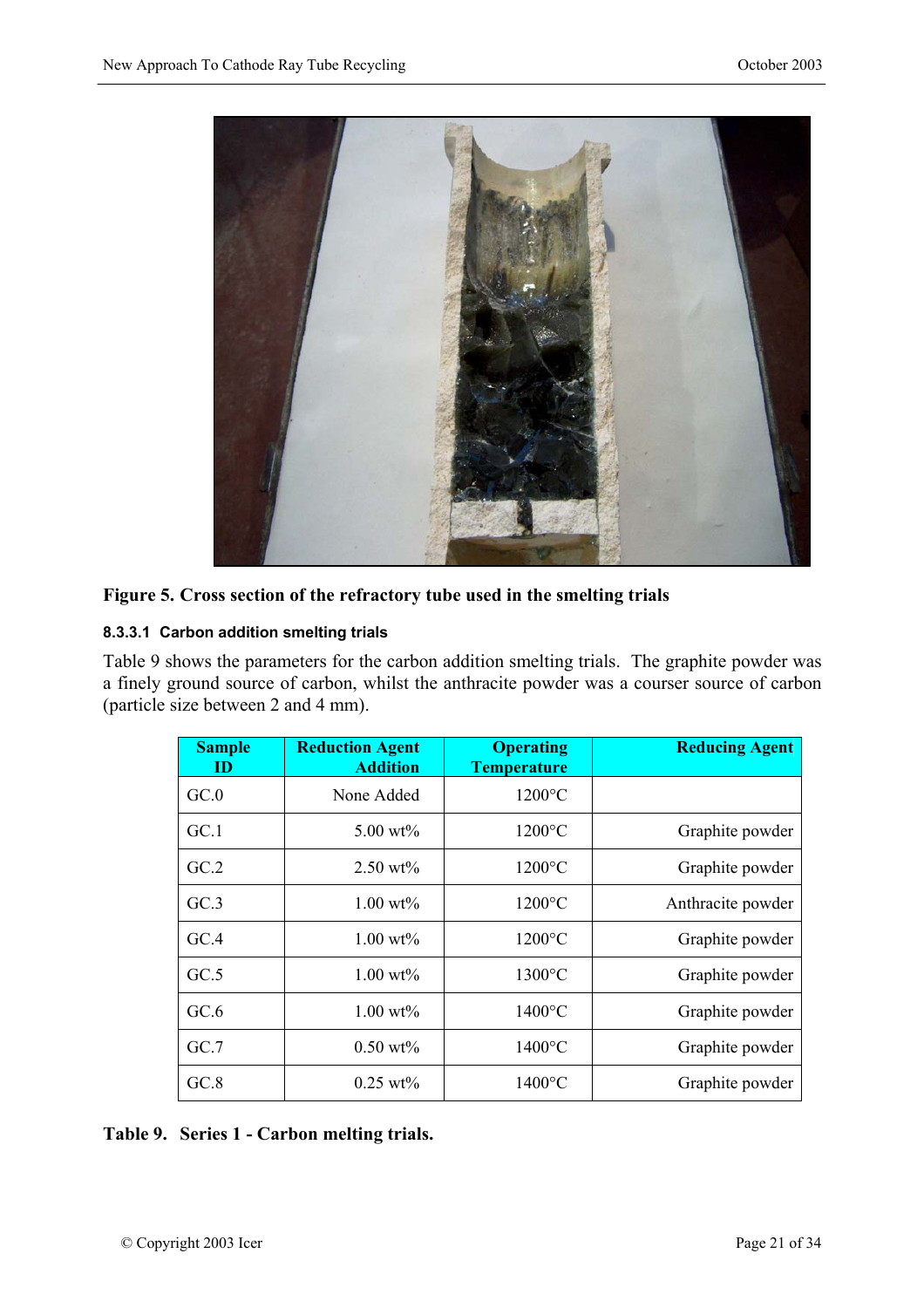The work with carbon additions investigated the level of carbon addition, the burden composition and the furnace operating temperature. The time of the melt was two hours for all of the carbon trials.

#### **8.3.3.2 Results of melting trials on waste CRT glass and carbon**

- GC.0 This melt had no carbon addition, therefore, no metal reduction was observed. The glass had reasonable homogeneity but contained some non-reacted metals; copper wire and corner pins still remaining in the melt at 1200°C. The glass was a blue purple colour.
- GC.1 This generated a grey coloured, opaque material. Examination under an optical microscope revealed this to be a mixture of metallic materials and non-reacted carbon powder trapped in the glass. The reduced metal was suspended as spheres in the glass melt. This was due to the high viscosity of the molten glass, therefore, the metal spheres could not fall to the bottom of the melt within the time of the experiment. Due to the dispersion of the metal throughout the melt, it was not possible to determine the level of metal removed.
- GC.2 Reducing the level of carbon addition did little to prevent the presence of non-reacted carbon powder trapped in the glass. The trials at 1200°C implied that the carbon was not reducing metals in the glass as required. Metallic spheres were left suspended in the melt, as in GC.1. It was therefore not possible to determine the amount of metal reduced.



#### **Figure 6. Sample GC.1.**

GC.3 In order to try and reduce the level of carbon remaining in the glass, the reducing agent was added as anthracite (coarser particle size). This seemed to react more with the glass, lessening the grey colour caused by incorporation of carbon. There were still, however,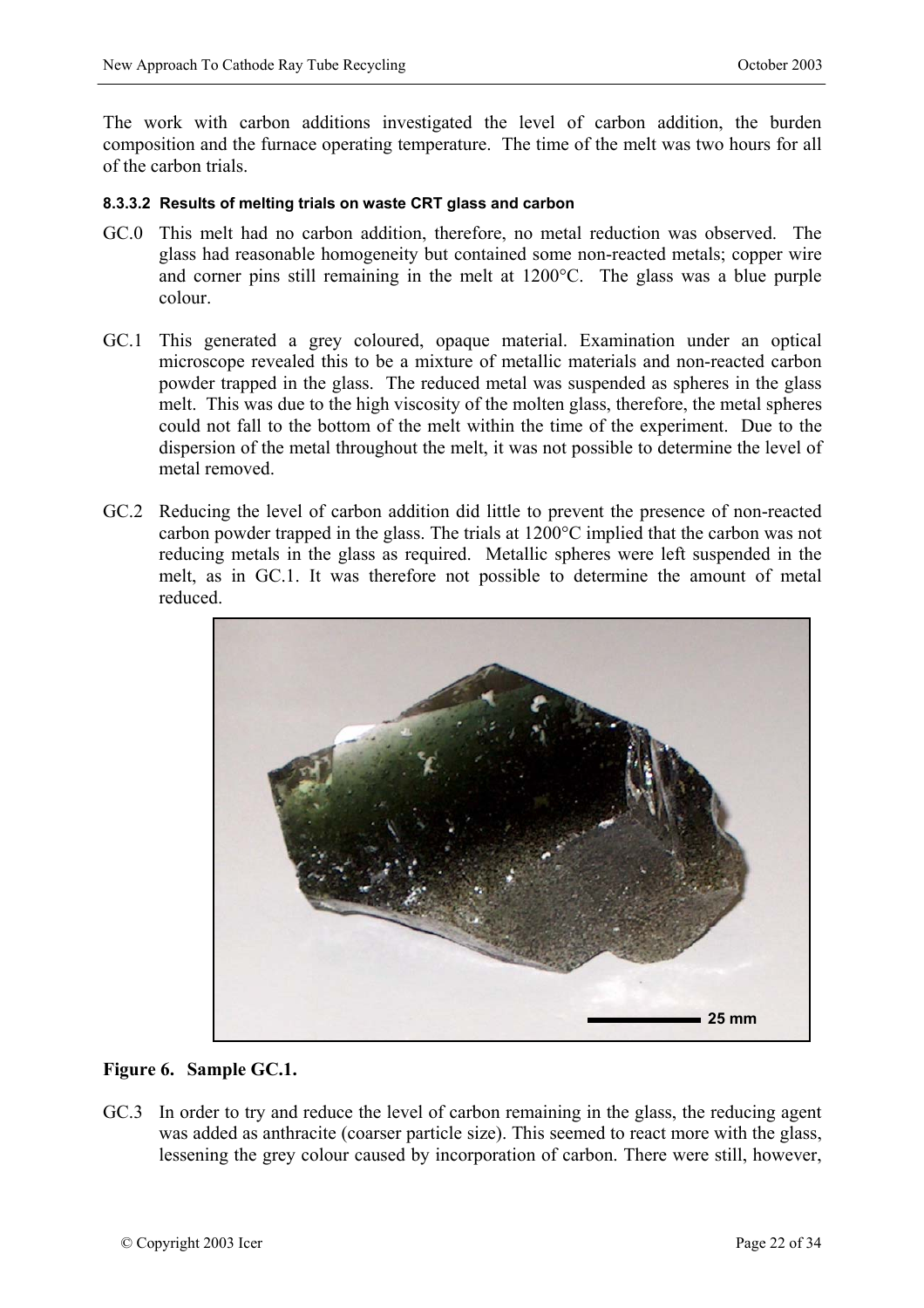significant metallic inclusions in the molten glass and it was not possible to determine the level of metal reduced.

- GC.4 The graphite powder addition was further reduced and this resulted in a similar level of reduced metal as seen in GC.2. Again, the viscosity did not allow the metallic spheres to fall to the bottom of the melts and making it impossible to determine the level of metal removed.
- GC.5 The temperature was increased by 100°C. There was no evidence of metallic spheres falling to the bottom of the melt. Again it was not possible to determine the level of metal removed.
- GC.6 The temperature was increased by a further 100°C. There appeared to be some larger metallic spheres in the melt, evidence that the reduced metals were accumulating to form larger spheres. However, the metallic spheres were not of sufficient size or mass to counteract the glass viscosity. Therefore, they remained as suspended metal spheres in the melt and it was not possible to determine the level of metal removed.
- GC.7 The graphite powder addition was further reduced. There appeared to be more metallic spheres than GC.6. The colour of the glass was a lighter grey than GC.6, due to less carbon particles remaining in the melt. Again, the metallic spheres were not of sufficient size or mass to counteract the glass viscosity. Therefore, they remained suspended in the melt and it was not possible to determine the level of metal removed.



**Figure 7. Sample GC.7, with finely dispersed metallic particles (not visible on the photograph) in the glass**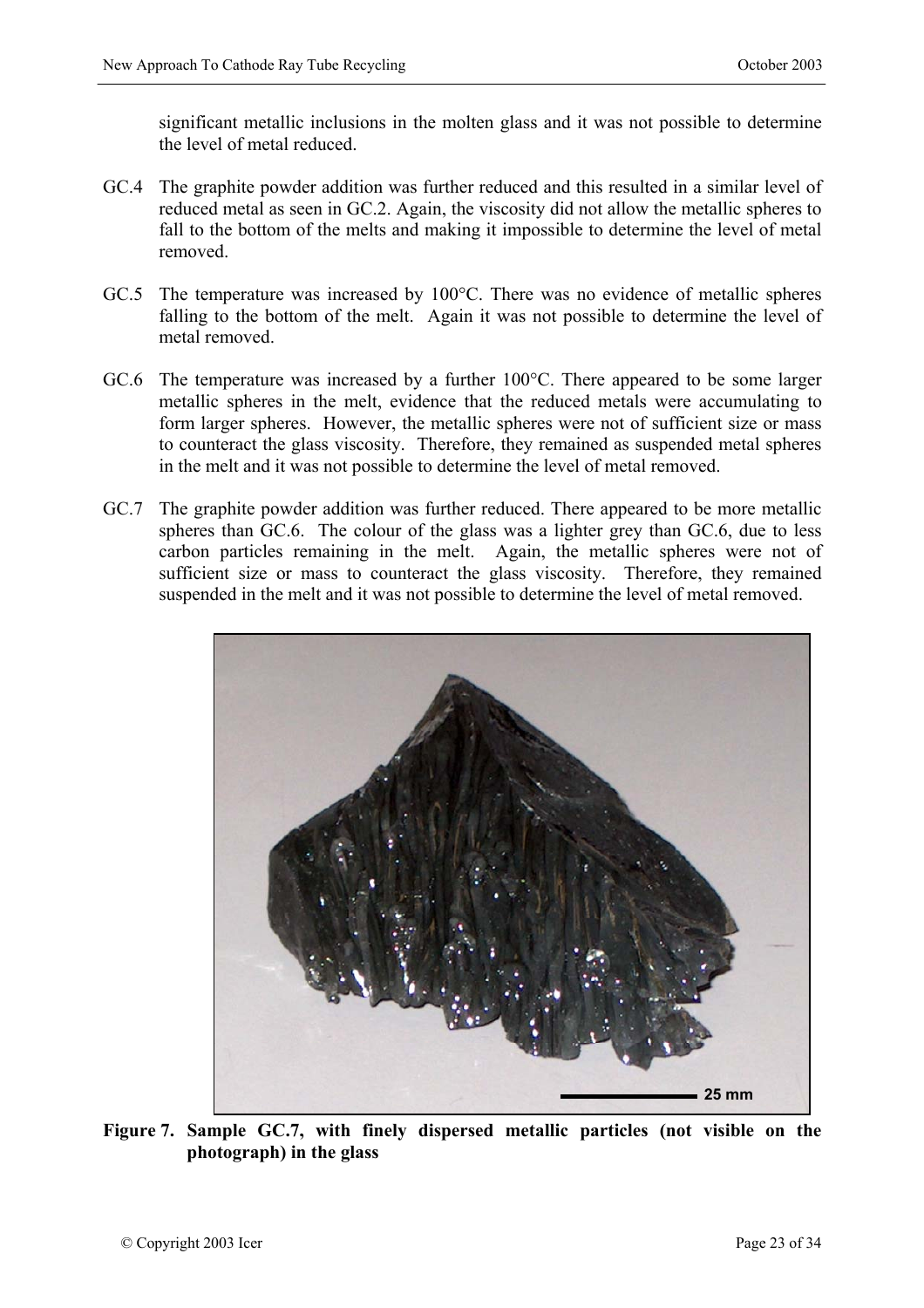GC.8 The graphite powder addition was further reduced. There appeared to be a similar number of metallic spheres as GC.7. However, the colour of the glass was a slightly lighter grey. Again, the metallic spheres were not of sufficient size or mass to counteract the glass viscosity. Therefore, they remained suspended in the melt and it was not possible to determine the level of metal removed.

#### **8.3.3.3 Aluminium addition smelting trials**

Table 10 shows the parameters for the aluminium addition smelting trials. The powder was a finely ground source of aluminium whilst the granular aluminium was a courser source of aluminium, with a particle size between 5 and 8 mm.

| <b>Sample</b><br>ID. | <b>Reduction Agent</b><br><b>Addition</b> | <b>Operating</b><br><b>Temperature</b> | <b>Reducing Agent</b> |
|----------------------|-------------------------------------------|----------------------------------------|-----------------------|
| GA.0                 | None Added                                | $1200^{\circ}$ C                       |                       |
| GA.1                 | $5.00 \text{ wt\%}$                       | $1200^{\circ}$ C                       | Aluminium powder      |
| GA.2                 | $1.00 \text{ wt\%}$                       | $1200^{\circ}$ C                       | Aluminium powder      |
| GA.3                 | $0.50 \text{ wt\%}$                       | $1200^{\circ}$ C                       | Aluminium powder      |
| GA.4                 | $0.25 \text{ wt\%}$                       | $1200^{\circ}$ C                       | Aluminium powder      |
| GA.5                 | $0.50 \text{ wt\%}$                       | $1300^{\circ}$ C                       | Aluminium powder      |
| GA.6                 | $0.50 \text{ wt\%}$                       | $1400^{\circ}$ C                       | Aluminium powder      |
| GA.7                 | $0.50 \text{ wt\%}$                       | $1400\textdegree C$                    | Granular aluminium    |

### **Table 10. Series 2 - Aluminium melting trials on waste CRT glass**

The work with aluminium additions followed the same strategy as that for the smelting work with carbon additions, varying the level of addition and furnace operating temperature and investigating the resulting burden composition. As with the carbon melts the melt period was two hours.

#### **8.3.3.4 Results of series 2 aluminium melting trials on waste CRT glass**

- GA.0 This melt had no aluminium addition, therefore, no metal reduction was observed. As with GC.0, the melt produced a glass with reasonable homogeneity, but contained some evidence of incomplete melting at 1200°C. The glass that was uncontaminated had a blue purple colour throughout the body of the glass.
- GA.1 The addition of finely divided powder had caused reduction of the glass itself, forming grey coloured opaque material. Examination under an optical microscope revealed this to be a mixture of metallic spheres. There was less evidence of non-reacted aluminium powder trapped in the glass. This may be because the aluminium metal oxidised during melting and became part of the glass as an oxide. Due to the high viscosity of the molten glass, the metal spheres could not fall to the bottom of the melt within the time of the experiment. Due to the dispersion of the metal throughout the melt, it was not possible to determine the level of metal removed.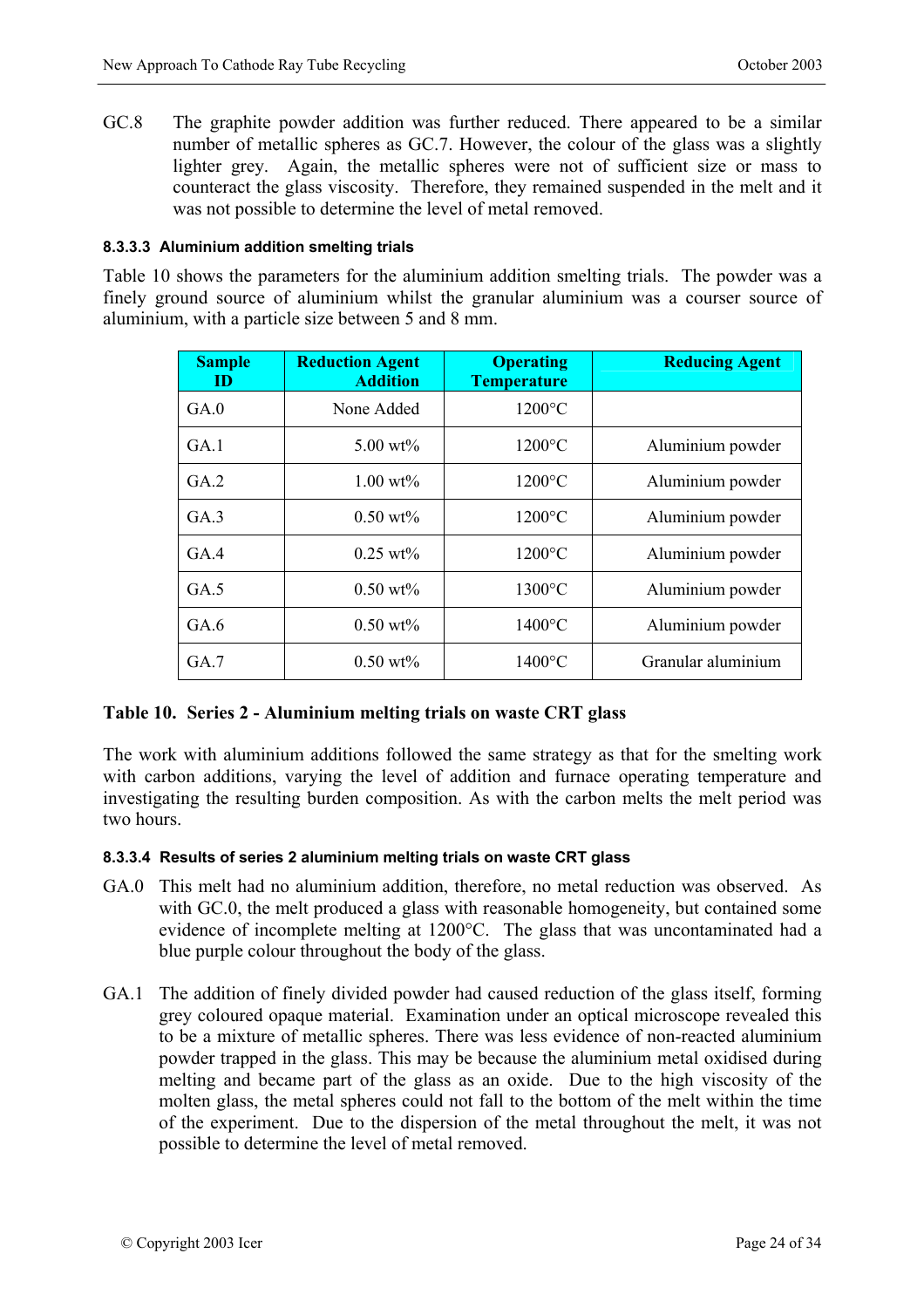- GA.2 Reducing the level of aluminium addition started to prevent the reduction of the glass itself. At 1200°C the aluminium seemed to be reducing the metals from the glass as required but there was still a tendency at this level of aluminium addition for the silica in the glass to be reduced to metallic silicon. This is a recognised phenomenon in glass making and in order to reduce this, the level of addition was decreased below 0.5% (GA.3) for the higher temperature trials. Metallic spheres were suspended in the melt, same as GA.1, therefore, not possible to determine the metal removed.
- GA.3 Reducing the level of aluminium further seemed to increase the reaction with the glass, producing a grey coloured glass and a number of metallic spheres of diameter greater than 1mm suspended in the glass.
- GA.4 The aluminium powder addition was further reduced, and this resulted in a similar amount of reduced metal as in GA.3. There was evidence that silicon spheres were present in the glass melt. The viscosity did not allow the metallic spheres to fall to the bottom of the melts and therefore not possible to determine the level of metal removed. Compositional analysis of the bulk glass showed 4% PbO, 8.2% BaO and 1.6% SrO after the melt.
- GA.5 The temperature was increased by 100°C. Some slightly larger metallic spheres suggested that agglomeration was taking place. However, no metallic spheres fell to the bottom of the melt. Again it was not possible to determine the level of metal removed. Compositional analysis of the bulk glass showed 3.9% PbO, 7.9% BaO and 1.5% SrO after the melt.
- GA.6 The temperature was increased by a 100°C. There appeared to be more and larger metallic spheres in the melt showing that the reduced metals were agglomerating to form larger spheres, some of which were falling to the bottom of the melt (Figure 8). However, the majority of the metallic spheres were not of sufficient size or mass to counteract the glass viscosity. Therefore, most remained as suspended metal spheres in the melt and it was not possible to determine the level of metal removed. Compositional analysis of the bulk glass showed 3.3% PbO, 7.9% BaO and 1.5% SrO after the melt.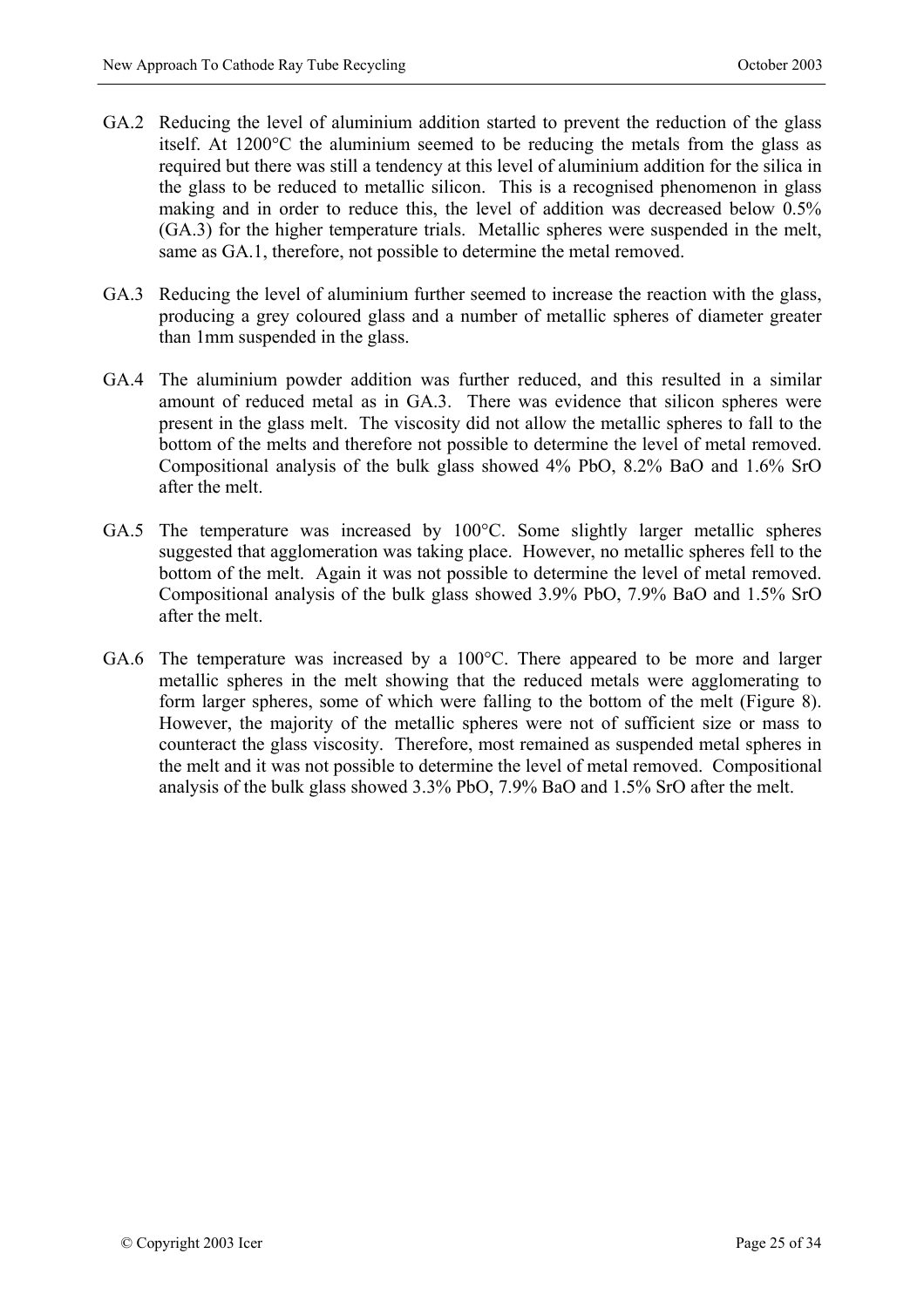

**Figure 8. Initial melt, sample GA.6** 



**Figure 9. Initial melt, sample GA.6 showing metallic particles at the bottom of the melt**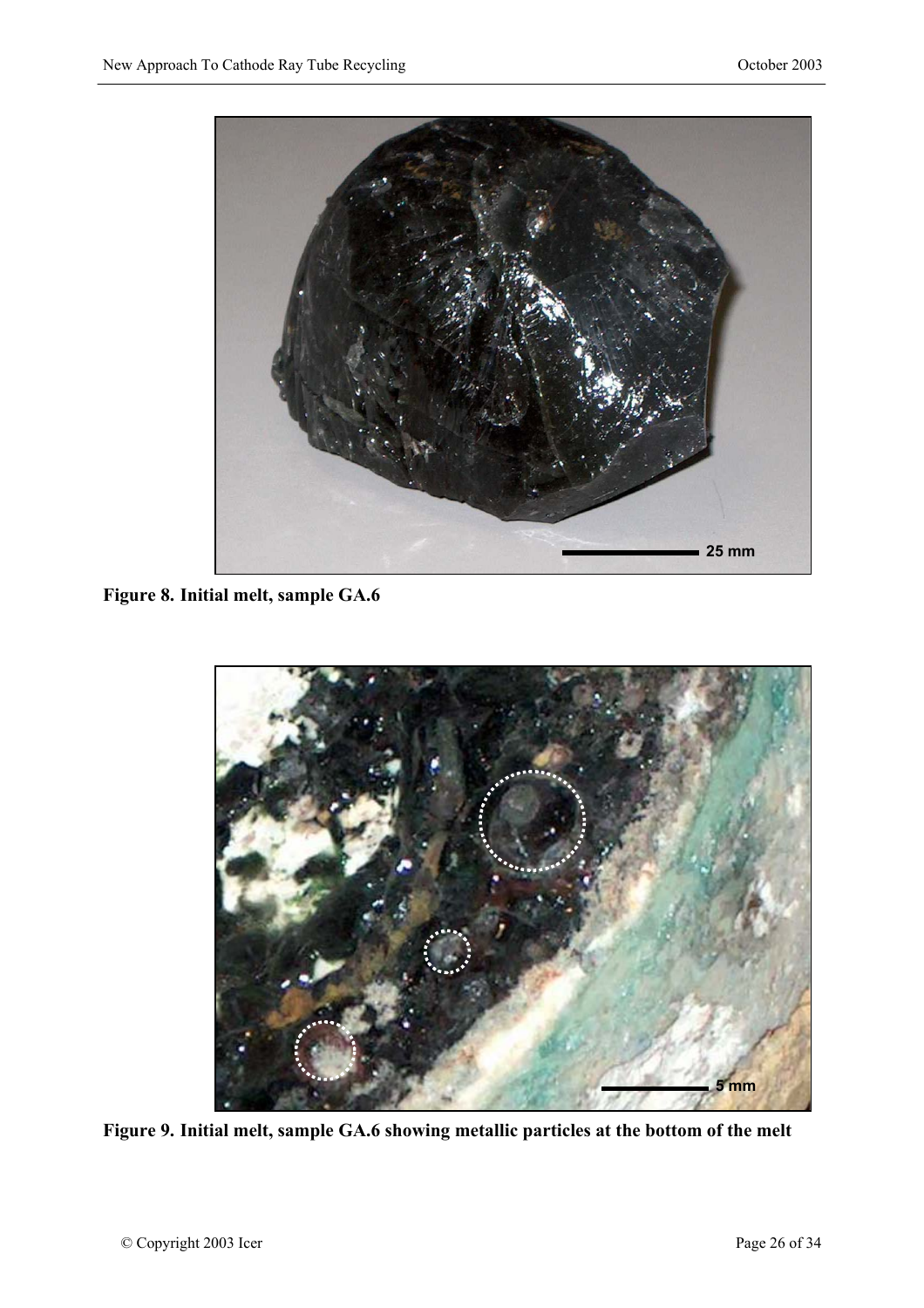GA.7 The additional of granular aluminium was less effective, principally due to the larger size leading to surface oxidation of the metal. This protective coating of oxide prevented the further reaction of the metallic aluminium with the glass matrix.

#### **8.3.3.5 Remelt trial to reduce lead**

In order to explore the melting work further, the glass, which had been melted at 1400°C with 0.5% (GA.6) of powdered aluminium metal, was remelted. The aim was to determine if remelting with a new reducing agent would cause further reduction in the lead content.

The glass was sorted and any metallic inclusions removed from the burden. The furnace was recharged and a further 0.5 weight % aluminium metal and remelted at 1400°C for two hours, the optimum cycle from the GA melts.

There appeared to be no noticeable metallic inclusions at the bottom of the melt or within the body of the melt. Chemical analysis confirmed that there had been no significant further reduction of metals from the glass matrix.

### **8.3.4 Product evaluation**

The glass resulting from the Series 1 carbon melts was not analysed because it could be seen that it would not be suitable for use in alternative products. This was due to the residual carbon and the finely divided metal spheres in the glass.

The glass from the Series 2 aluminium melts was, however, analysed and evaluated. It appeared to be of a satisfactory quality. The resulting metallic material, present in spheres up to 4 mm diameter, was also analysed.

#### **8.3.4.1 Analysis of metal resulting from aluminium addition smelting**

The chemical analysis of the metallic materials taken from the GA.6 melt showed that they were either an alloy of lead, barium and strontium or rich lead particles.

#### **8.3.4.2 Analysis of glass resulting from aluminium addition smelting**

The smelting of CRT glass with 0.5 weight % addition of aluminium metal (GA.6) produced the largest amount of free metal. The glass was extracted from the bottom of the furnace during the melt and compositional analysis of the glass was undertaken at intervals during the melt. The lead oxide content of the glass had been reduced by approximately 50% by weight, down to 3 % lead oxide after 90 minutes.

### **8.4 Conclusion**

The presence of carbon in the melt did not provide a practical method of reducing out the metals from the waste CRT glass. The more reactive elements, such as strontium and barium, were shown to require a reducing agent with greater reactivity. Higher additions of carbon led to more free carbon in the glass matrix and there was little evidence of significant volumes of metal being formed during melting. Changing the size and type of carbon addition did not bring about any major improvement in the process.

The addition of aluminium to the glass melt at levels above 2.5% resulted in increased reactivity but reduced the silica (silicon oxide) to silicon metal, There were also non-reacted materials in the glass. Dropping the level of aluminium metal below 0.5 weight % proved more effective.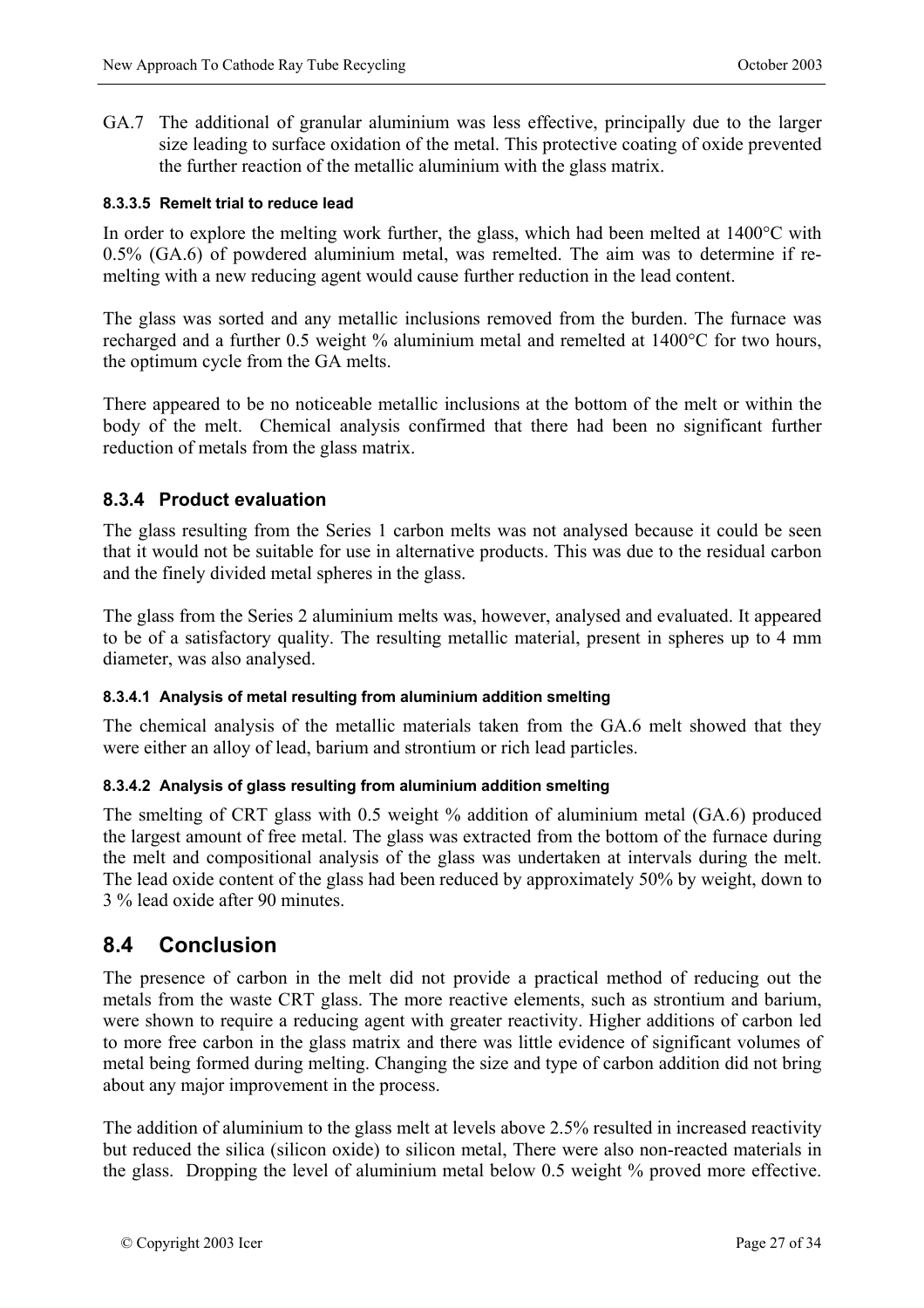Chemical analysis of the metallic inclusions confirmed that a majority contained lead metal either with other metals such as barium and strontium or as mainly lead metal.

After 90 minutes the lead oxide content of the glass had been reduced by approximately 50% by weight, down to 3% lead oxide. After this time the level of lead in the glass appeared to increase again, up to 4 weight %. This may have been due to the oxidation of the metals back to oxides, a phenomenon which could be promoted by the reduction in the amount of reducing materials in the melt as the aluminium was oxidised.

In all the trials conducted there was no significant quantity of metallic material at the bottom of the melt as would be expected. This was due to the convection current in the glass, and the high viscosity of the glass for keeping the metal in suspension. If this process were developed into a commercial process the design furnace would need to be reconsidered to minimise the convection currents and hence allow small metallic particles to fall to the bottom of the melt.

The remelting of GA.6 with 0.5 weight % aluminium powder indicated that no further metals could be extracted from the melt. From this it can be concluded that 50% reduction of the lead oxide content was the practical limit with this process.

### **8.4.1 Summary comments**

- Metal reduction did occur from the glass matrix when exposed to carbon or aluminium powders at melting temperatures (1400°C).
- Aluminium powder was more effective than carbon at reducing the heavy metals, especially the lead from the glass matrix.
- Aluminium additions below 0.5% brought about a 50% reduction of the lead content of the waste CRT glass.
- For all of the glasses melted during the smelting trials, the minimum level of lead oxide in the glass produced was 3% by weight in the glass.
- The reduction process led to the generation of a large number of small metallic spheres throughout the molten glass.
- Without a mechanism to agglomerate into larger spheres, the metal was held in suspension in the glass.
- Optimum reaction times were short, less than two hours for the removal process to take place.
- Further melting did not increase the lead reduction from the glass matrix; 50% was maximum reduction of lead oxide from the series of experiments conducted.

# **9. Electrolytic separation work**

### **9.1 Overview**

Electrolysis is the process whereby metals and some gases can be removed from a solution by the application of an electrical potential. The objective of this work was to investigate the feasibility of using the electrolysis process to remove metals from a molten glass bath. The proposed system would employ a DC current and, by varying the applied electrical potential, it was hoped that metals could be removed from the glass in a selective manner.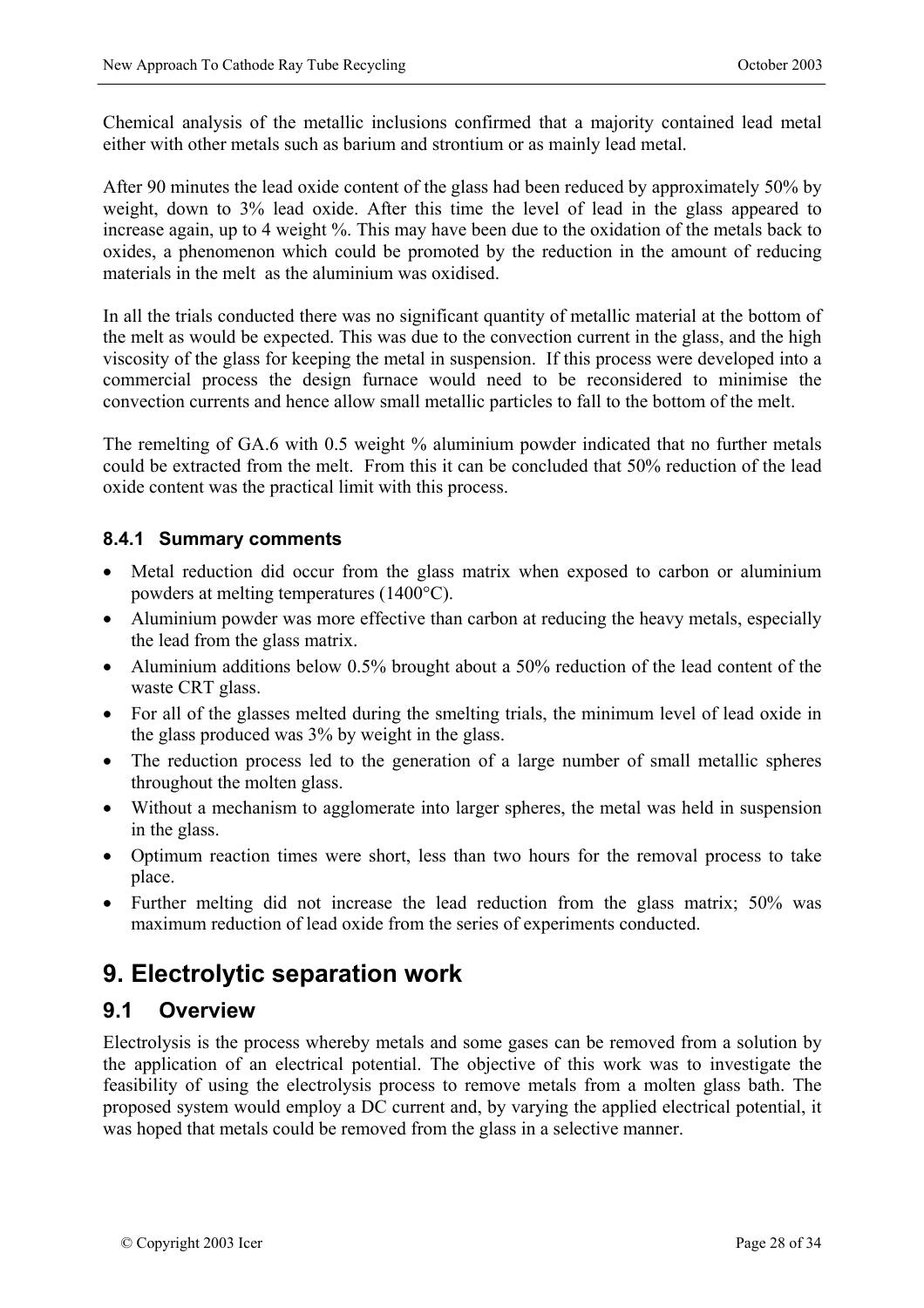## **9.2 Literature survey**

Electric melting of glass has been carried out since the early 1900s. For simple melting purposes the usual practice is to employ an AC rather than a DC supply as the continual reversal of the current inhibits the electrolysis process that would cause free metals and oxygen to be liberated at the electrodes. Therefore, the use of DC would allow the migration of metal ions to an electrode.

## **9.3 Electrolysis of Glass**

Molten glass contains positive and negative ions which can be extracted by the electrolysis process. The metal ions within the glass carry a charge and are attracted to an electrode (cathode). Each metal has a characteristic charge; typically the more reactive metals carry a higher charge. The differences in charges carried by the various metals should, in theory, allow for selective removal of the metals by varying the electrode potential. In practice the process is somewhat more complicated and the order in which metals are removed from the body of molten glass is influenced by several factors including: time, the magnitude of the current, the operating temperature, the concentration of solution, the physical size of the electrodes and the geometry of the system itself. A further consideration is the viscosity of the glass. The migration of ions to the electrode will be inhibited by a viscous liquid. As a general principle the viscosity of a liquid falls with increasing temperature.

# **9.4 Electrical Resistance of Glass**

At ambient temperatures glass is considered to be a good electrical insulator. Heating the glass reduces its insulating properties. At a temperature of approximately 700°C most glasses have lost their insulating properties. At higher temperatures the electrical resistance of the glass is inversely proportional to temperature i.e. higher the temperature, the lower the electrical resistance.

The variation of electrical resistance with temperature has been studied for some common (soda-lime) glasses. However there appears to be no data on the electrical characteristics of CRT glass and certainly none exist for the glass composed of mixed CRT glass waste. There is however some information on a glass of a similar composition to the mixed CRT glass waste used in this work and this data was used to predict the electrical resistance of the waste CRT glass used in this work.

Table 11 shows the temperature and electrical resistivity data of this "similar" glass upon which subsequent calculations were based.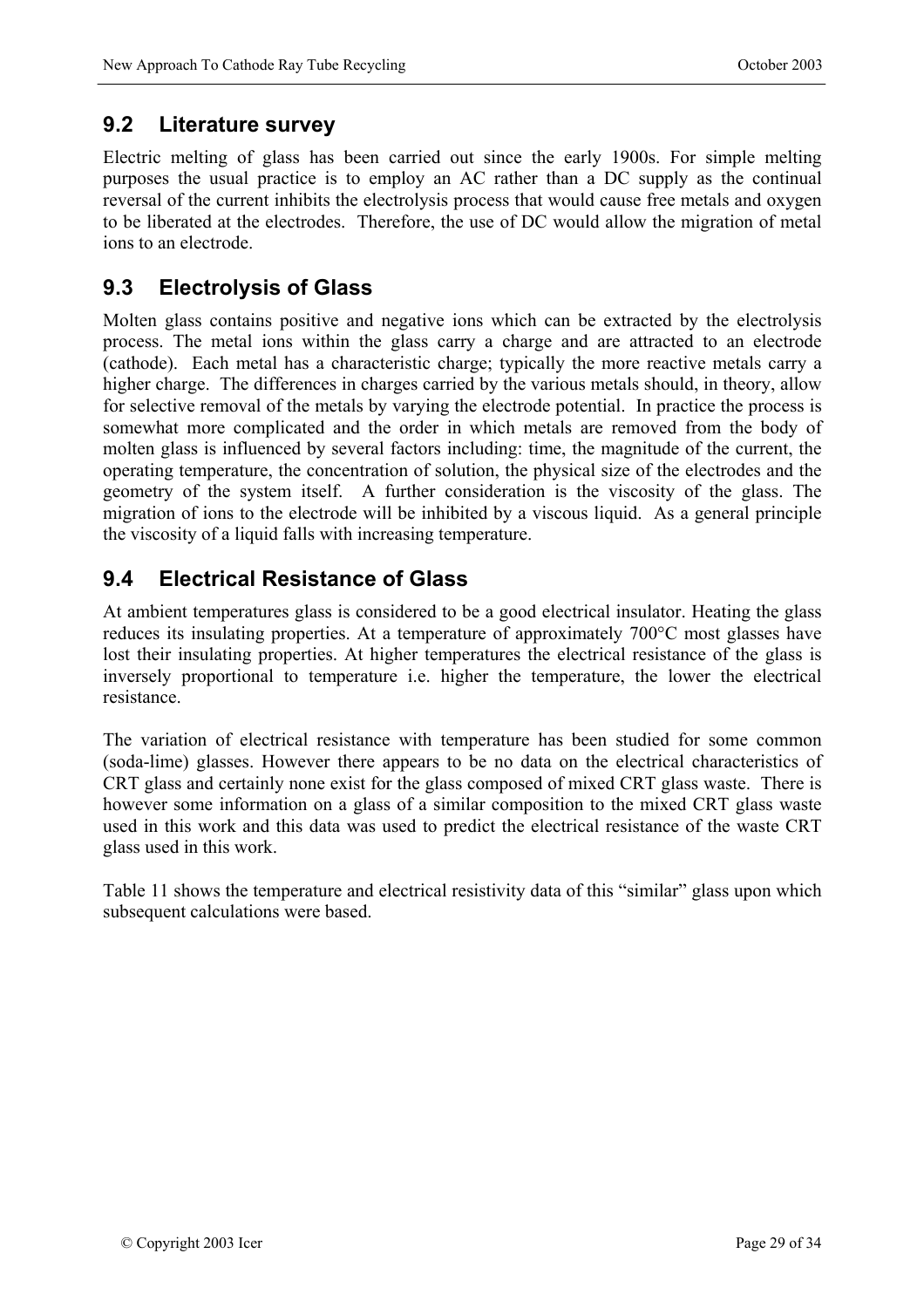| <b>Temperature</b><br>(C) | <b>Resistance</b><br>$(ohm)$ | <b>Resistivity</b><br>$(ohm.cm)$ |
|---------------------------|------------------------------|----------------------------------|
| 1250                      | 28.5                         | 38                               |
| 1300                      | 22.5                         | 30                               |
| 1350                      | 17.25                        | 23                               |
| 1400                      | 12.75                        | 17                               |
| 1450                      | 9.75                         | 13                               |
| 1500                      | 7.50<br>10                   |                                  |
| 1550                      | 6.75                         | 9                                |

**Table 11. Variation of electrical resistance and resistivity with temperature for a similar glass composition to the mixed CRT glass waste used in this work. Resistivity is the reciprocal of specific electrical conductivity.** 

### **9.5 Electrolytic separation process**

The figure below shows the process route for the electrolysis trials.



#### **Figure 10. Process route used for the electrolytic trials**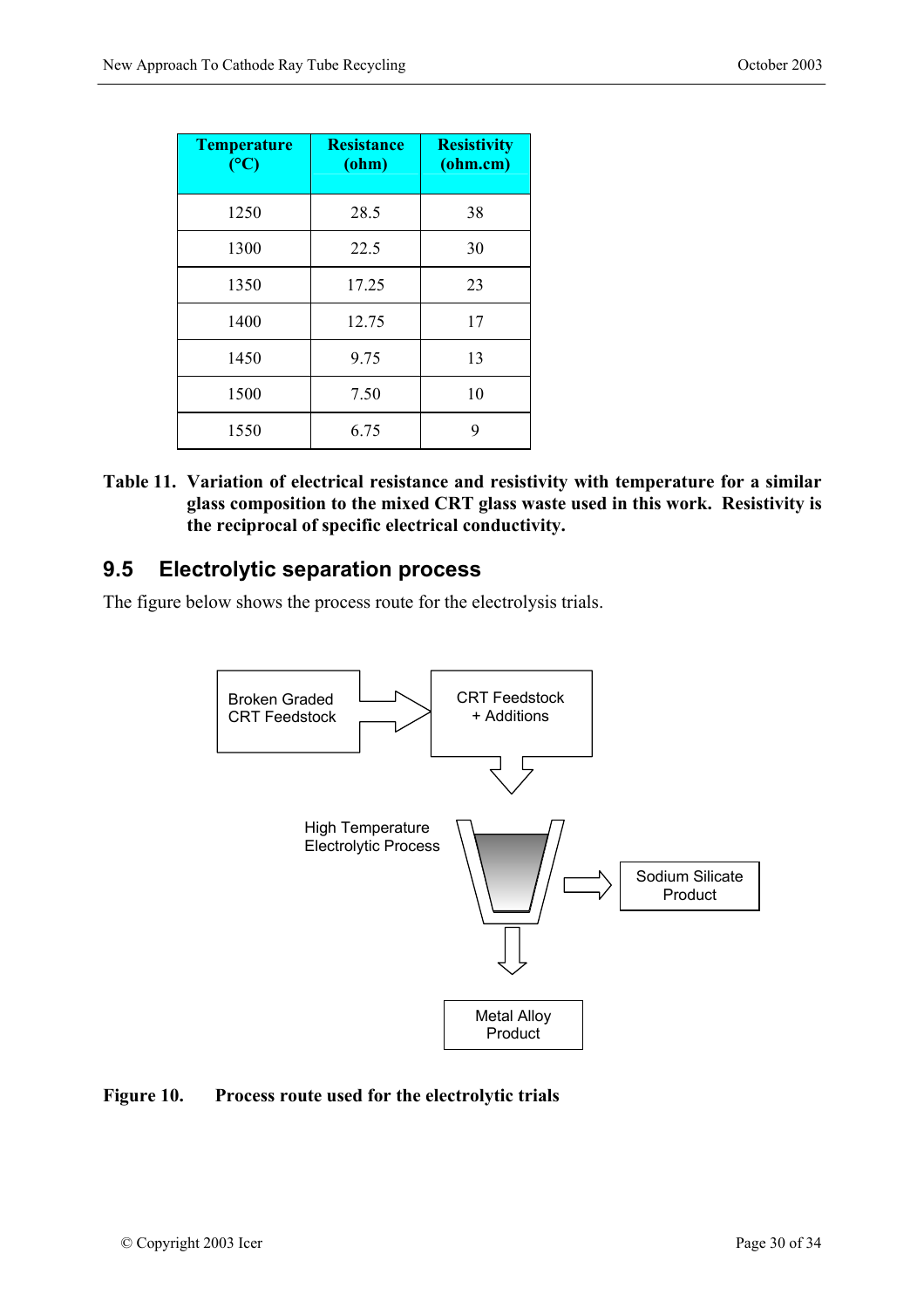### **9.5.1 Process evaluation**

The process evaluation involved an experimental programme looking at the operational parameters of an electrolytic treatment unit. The programme investigated the burden composition, furnace-operating temperature, processing parameter and processing time.

### **9.5.2 Furnace design**

GTS designed the melting facility in-house. In order to operate at a scale that was practical, the design load of the furnace was approximately 4.5 kgs of molten materials. The maximum design temperature for the furnace was 1450°C.



#### **9.5.2.1 Furnace construction and operation**

### **Figure 11. The experimental set-up for the electrolytic melting trials**

A carbon crucible was mounted on a carbon plinth, with an electrode in the glass melt to complete the electrical circuit. The whole assembly was heated in an electric furnace using vertically installed elements. These allowed the controlled heating and cooling of the furnace in conjunction with the electronic controllers built to operate the heating chamber. While electrical heating may not form part of the final furnace design, it was cleaner and more controllable than gas-firing in the laboratory stages of the experiments.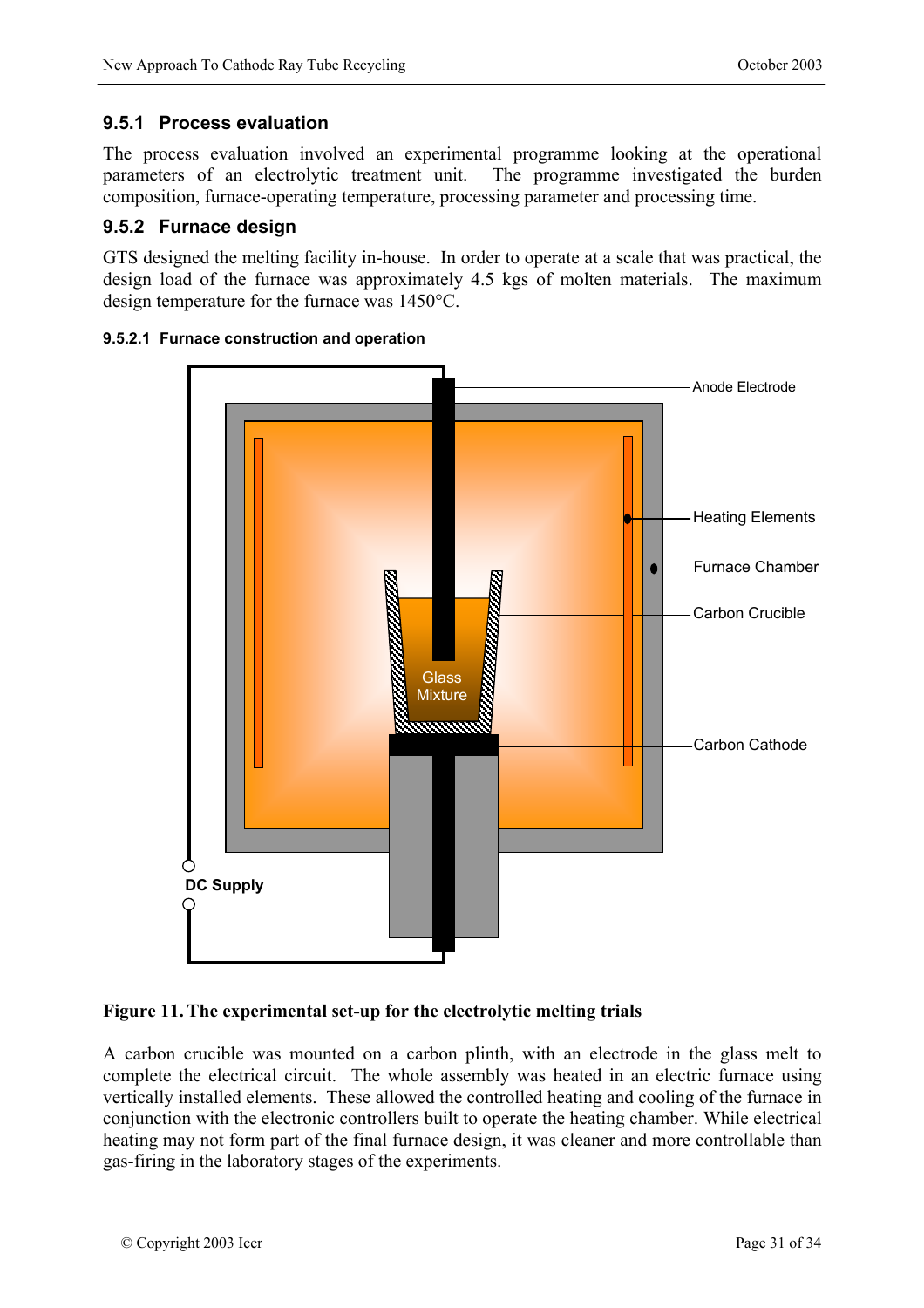## **9.6 Electrolytic trials**

A series of glass melts were designed to investigate operating temperature, electrode material and processing parameters. The batches were weighed and mixed with a random sample of glass from the stockpile. The trials were conducted on 4.5 kg melt as detailed in Table 12.

| <b>Sample II</b> | <b>Voltage</b><br><b>Applied</b><br>(volts) | <b>Current</b><br><b>Measured</b><br>(amps) | <b>Operating</b><br><b>Temperature</b> | <b>Electrode</b><br><b>Material</b> |
|------------------|---------------------------------------------|---------------------------------------------|----------------------------------------|-------------------------------------|
| GE.0             | 120                                         | 1.5                                         | $1200^{\circ}$ C                       | Carbon                              |
| GE.1             | 120                                         | 2.9                                         | $1200^{\circ}$ C                       | Carbon                              |
| GE.2             | 120                                         | 3.6                                         | 1300°C                                 | Carbon                              |
| GE.3             | 120                                         | 3.2                                         | $1400^{\circ}$ C                       | Carbon                              |
| GE.4             | 150                                         | 4.6                                         | $1400^{\circ}$ C                       | Molybdenum                          |
| GE.5             | 180                                         | 4.5                                         | $1400^{\circ}$ C                       | Titanium                            |

### **Table 12. Electrolytic melting trials**

### **9.6.1 Results**

- GE.0 The glass was not able to conduct any significant current. Examination of the crucible did reveal the presence of free metal in the base, as well as erosion of the electrode in contact with the glass. There were some metallic spheres at the interface between the glass and the carbon crucible.
- GE.1 Again the glass was not able to conduct any significant current. And again, examination of the crucible did reveal the presence of free metal in the base, as well as erosion of the electrode in contact with the glass. There were some metallic spheres at the interface between the glass and the carbon crucible.
- GE.2 Increasing the operating temperature for a similar voltage did generate slightly higher currents. However, there was also evidence of reaction at the central electrode, which confirmed that the gasses liberated from the melt were preventing the electrical contact between the glass and the electrode. While this is also the case for electrolysis experiments conducted in aqueous solutions, the viscous nature of glass prevents these gases from rising to the surface. In addition, the carbon electrode was being oxidised as it reached the higher temperatures attained above the melt. There was no free metal in the melt except at the interface between the crucible and glass due to oxide reduction, as demonstrated in the smelting trials.
- GE.3 Increasing the operating temperature for a similar voltage did generate slightly higher currents. However, the experimental observations were the same as GE.2.
- GE.4 Molybdenum metal was used as the electrode material; this is commonly employed in the glass industry as an electrode for glass melting and electrical boosting. This test showed that initially a slightly higher current was passed into the glass, but this tended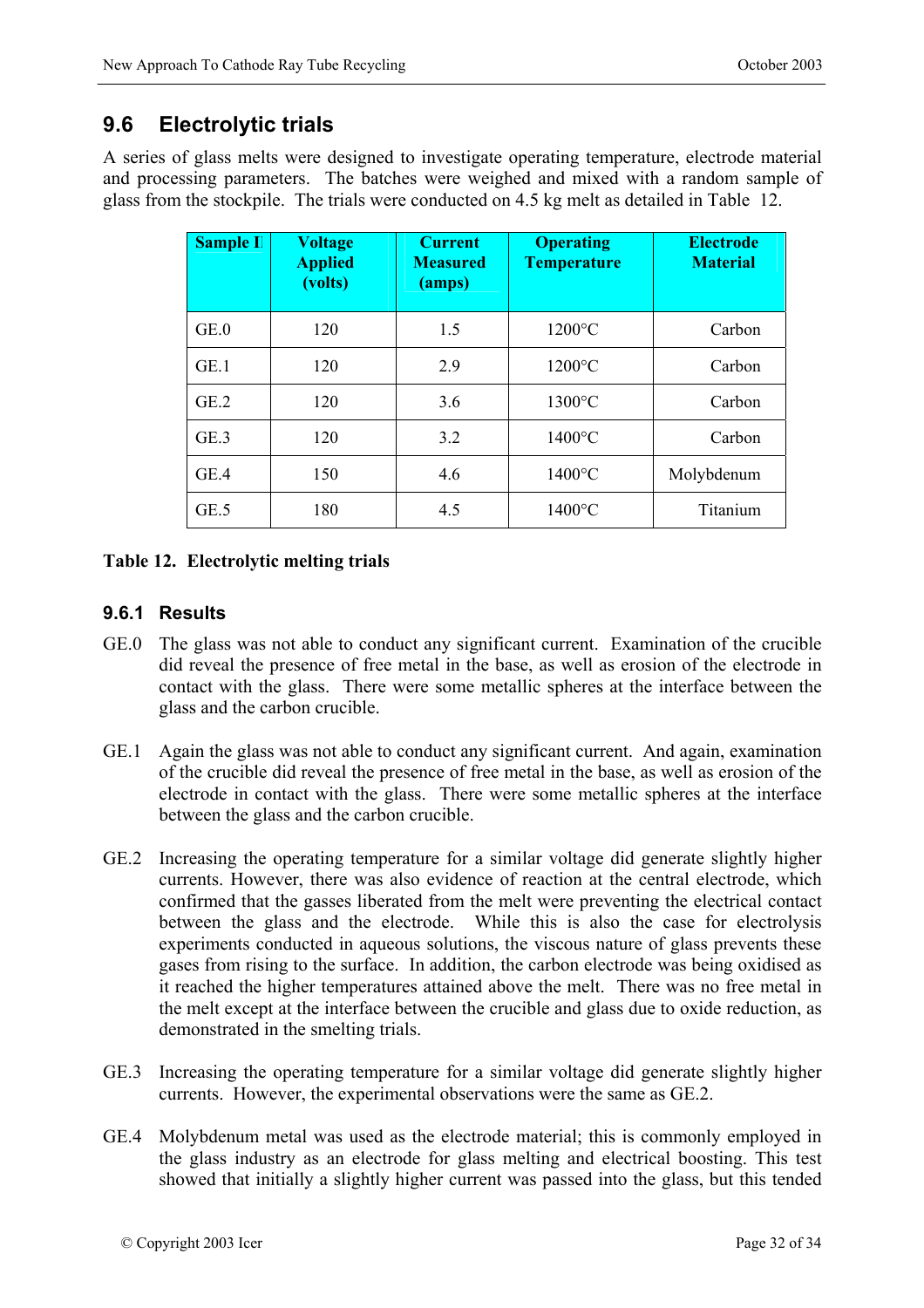to fall off over time. Observations of the surface of the melt seem to show less vigorous reaction at the surface compared to the carbon electrode. The molybdenum also suffered from oxidation above the surface of the melt and severe erosion occurred at the flux line. However, there was no free metal in the melt except at the interface between the crucible and glass due to oxide reduction.

GE.5 Titanium metal was used as the electrode material; it has good high temperature properties and electrical conductivity. Titanium metal also shows oxidation above 600°C but this occurs less rapidly than molybdenum. This trial had a very similar outcome to GE.4, with the passage of a limited current, reaction at the electrode / glass interface and free metal in the base of the crucible.

# **9.7 Conclusion**

These trials demonstrated that there are many practical difficulties with this method for metal (lead) extraction from waste CRT glass. In none of the trials was there any evidence of metal separation in the glass melt. The only separation was at the crucible and glass interface, which was due to oxide reduction due to the presence of carbon. Therefore, this approach is neither economic nor practical for treatment of waste CRT glass.

### **9.7.1 Summary comments**

- Theoretical study of the oxides present suggested that it was possible to extract metals from molten glass.
- Melting at higher temperatures did little to increase the metal removal from the glass.
- Reactions at the electrode prevented the passage of any significant currents.
- The electrolysis route proved to be of limited interest due to the practical problems involved and limited effects seen.

# **10. Potential for commercial application**

There is no potential for commercial application for either of these techniques using the approach applied in this research. This is because it was not possible to remove sufficient lead from the glass, either by smelting or by electrolysis, to make it suitable for use in other applications.

# **11. Environmental impact of smelting**

Both the techniques investigated for the reduction of metal oxides from mixed waste CRT glass required a relatively large input of energy. A detailed review of the environmental impact and risk of the techniques investigated has not been undertaken because there is no potential for commercial application.

# **12. Conclusions**

The practical experiments showed that the glass smelting technique with the use of 0.5 weight % aluminium addition, resulted in a glass with a 50% reduction of lead oxide from the mixed CRT waste, with sub 1mm diameter metallic spheres suspended in the glass. In addition, the barium and strontium oxides were reduced by 30% and 35% respectively. Using this approach it does not appear to remove all or even the greater part of lead compounds from waste CRT glass.